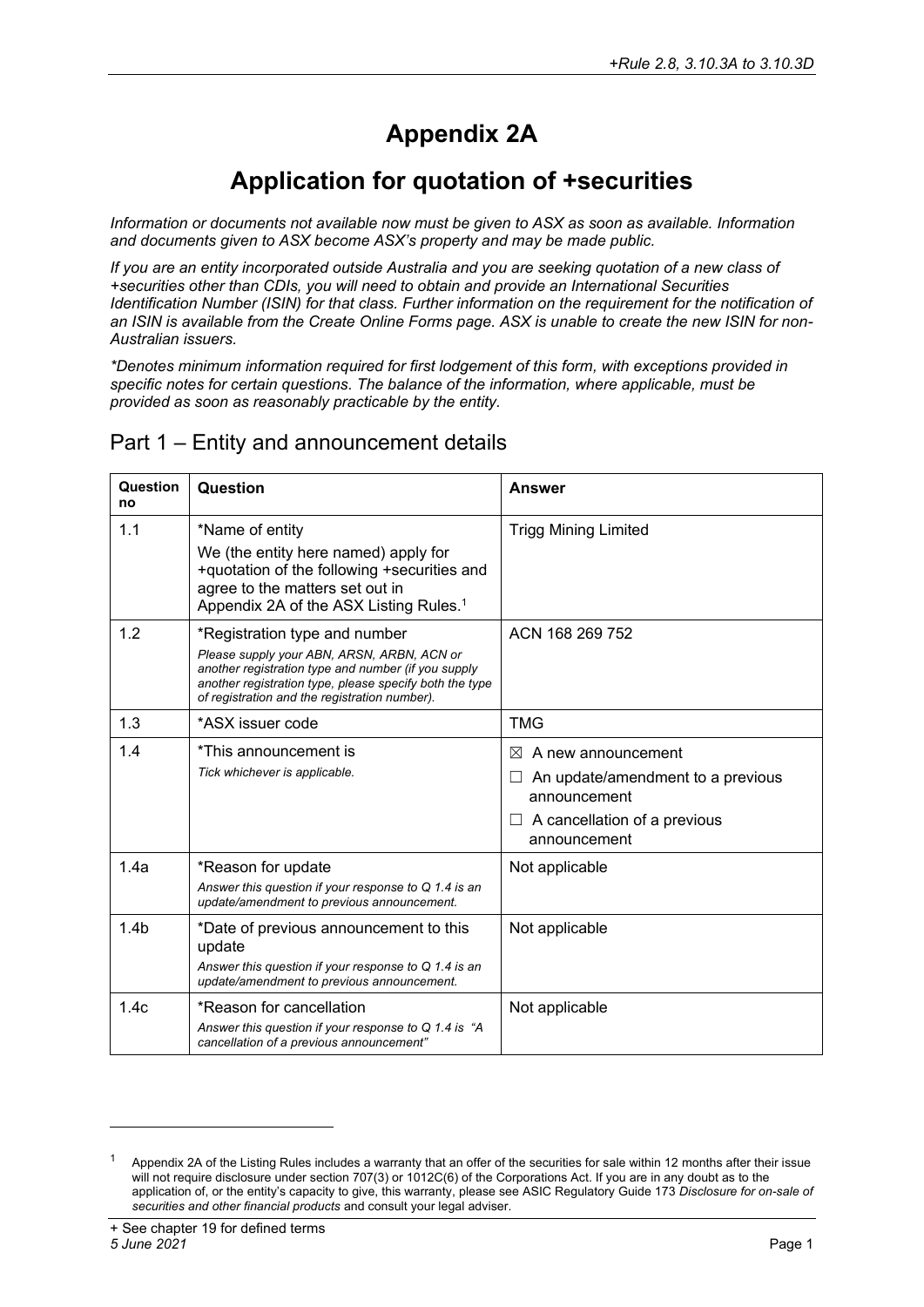| 1.4 <sub>d</sub> | *Date of previous announcement to this<br>cancellation                                           | Not applicable |
|------------------|--------------------------------------------------------------------------------------------------|----------------|
|                  | Answer this question if your response to Q 1.4 is "A<br>cancellation of a previous announcement" |                |
| 1.5              | *Date of this announcement                                                                       | 29 June 2021   |

## Part 2 – Type of issue

| Question<br>No. | Question                                                                                                                                                                                                                                                                                                    | <b>Answer</b>                                                                                                                                                                                                                               |
|-----------------|-------------------------------------------------------------------------------------------------------------------------------------------------------------------------------------------------------------------------------------------------------------------------------------------------------------|---------------------------------------------------------------------------------------------------------------------------------------------------------------------------------------------------------------------------------------------|
| 2.1             | *The +securities to be quoted are:<br>Select whichever item is applicable.<br>If you wish to apply for quotation of different types of<br>issues of securities, please complete a separate<br>Appendix 2A for each type of issue.                                                                           | +Securities issued as part of a<br>$\boxtimes$<br>transaction or transactions previously<br>announced to the market in an<br>Appendix 3B                                                                                                    |
|                 |                                                                                                                                                                                                                                                                                                             | +Securities issued under a +dividend or<br>$\perp$<br>distribution plan                                                                                                                                                                     |
|                 |                                                                                                                                                                                                                                                                                                             | +Securities issued, transferred or re-<br>□<br>classified as a result of options being<br>exercised or other +convertible<br>securities being converted                                                                                     |
|                 |                                                                                                                                                                                                                                                                                                             | Unquoted partly paid +securities that<br>⊔<br>have been fully paid up and are now to<br>become quoted fully paid +securities<br>Note: there is no need to apply for quotation of<br>the fully paid securities if the partly paid securities |
|                 |                                                                                                                                                                                                                                                                                                             | were already quoted<br>+Restricted securities where the escrow<br>П<br>period has expired or is about to expire                                                                                                                             |
|                 |                                                                                                                                                                                                                                                                                                             | +Securities previously issued under an<br>ш<br>+employee incentive scheme where the<br>restrictions on transfer have ceased or<br>are about to cease                                                                                        |
|                 |                                                                                                                                                                                                                                                                                                             | +Securities issued under an +employee<br>⊔<br>incentive scheme that are not subject to<br>a restriction on transfer or that are to be<br>quoted notwithstanding there is a<br>restriction on transfer                                       |
|                 |                                                                                                                                                                                                                                                                                                             | Other [please specify]<br>ш                                                                                                                                                                                                                 |
|                 |                                                                                                                                                                                                                                                                                                             | If you have selected 'other' please explain the<br>circumstances of the issue here:                                                                                                                                                         |
| 2.1a            | *Have the +securities to be quoted been<br>issued yet?                                                                                                                                                                                                                                                      | Yes                                                                                                                                                                                                                                         |
| 2.1a.1          | *What was their date of issue?<br>Answer this question if your response to Q2.1a is<br>"Yes".                                                                                                                                                                                                               | 29 June 2021                                                                                                                                                                                                                                |
| 2.1a.2          | *What is their proposed date of issue?<br>Answer this question if your response to Q2.1a is "No".                                                                                                                                                                                                           | Not applicable                                                                                                                                                                                                                              |
| 2.2a.1          | *Date of Appendix 3B notifying the market<br>of the proposed issue of +securities for<br>which quotation is now being sought<br>Answer this question if your response to Q2.1 is<br>"Securities issued as part of a transaction or<br>transactions previously announced to the market in an<br>Appendix 3B" | (a) Rights Issue: 27 May 2021<br>(b) Underwriter Options: 27 May 2021<br>(c) Placement: 25 June 2021<br>(d) Lead Manager Options: 25 June 2021                                                                                              |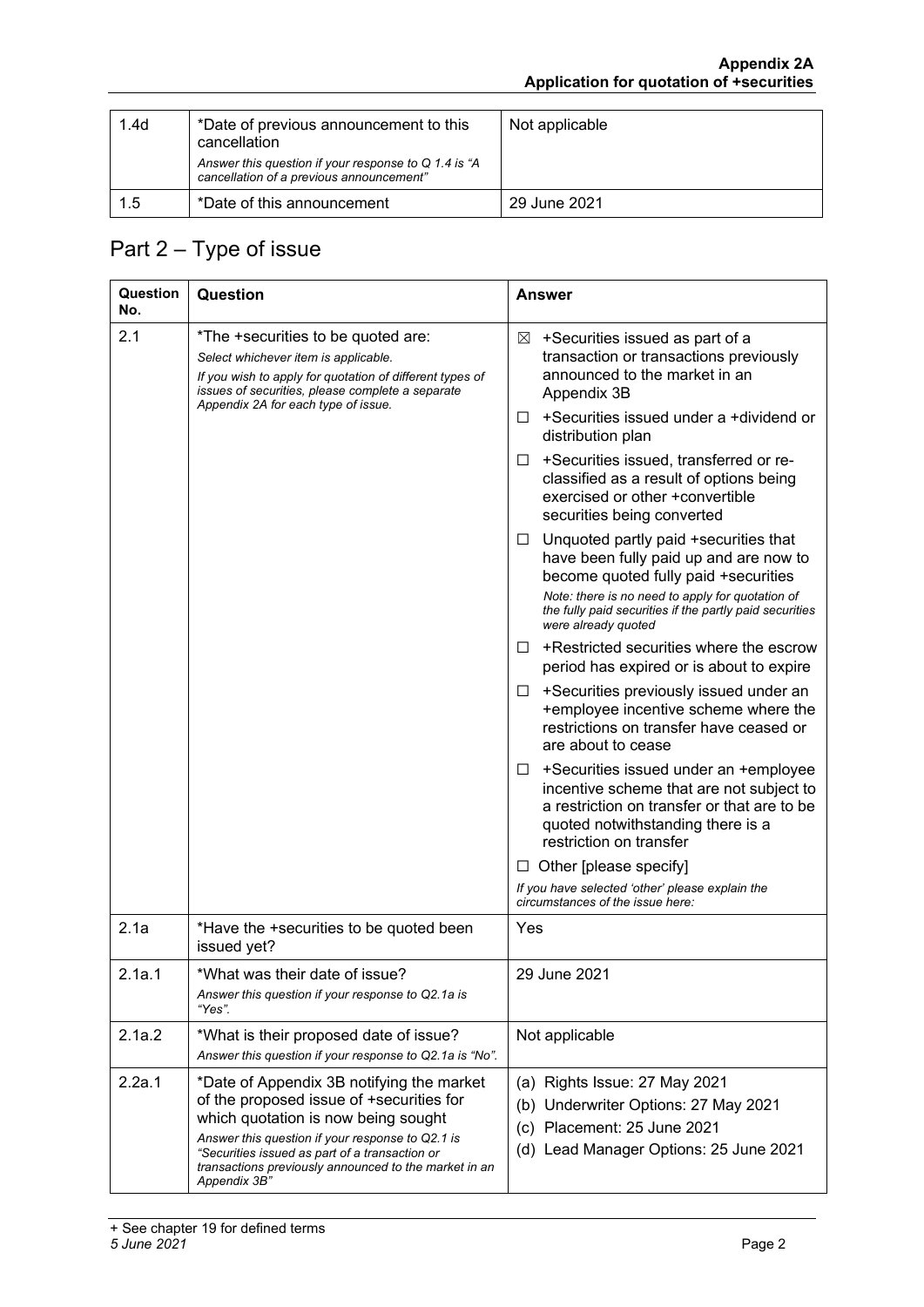| 2.2a.2             | *Are there any further issues of +securities<br>yet to take place to complete the<br>transaction(s) referred to in the<br>Appendix 3B?<br>Answer this question if your response to Q2.1 is<br>"Securities issued as part of a transaction or<br>transactions previously announced to the market in an<br>Appendix 3B".                                                                                                                                                                                                                                                                                                                                                                                   | No                                                                                                                                                                                                                                                                                                                                                                                                                                                                                 |
|--------------------|----------------------------------------------------------------------------------------------------------------------------------------------------------------------------------------------------------------------------------------------------------------------------------------------------------------------------------------------------------------------------------------------------------------------------------------------------------------------------------------------------------------------------------------------------------------------------------------------------------------------------------------------------------------------------------------------------------|------------------------------------------------------------------------------------------------------------------------------------------------------------------------------------------------------------------------------------------------------------------------------------------------------------------------------------------------------------------------------------------------------------------------------------------------------------------------------------|
| 2.2a.2.1           | *Please provide details of the further issues<br>of +securities yet to take place to complete<br>the transaction(s) referred to in the<br>Appendix 3B<br>Answer this question if your response to Q2.1 is<br>"Securities issued as part of a transaction or<br>transactions previously announced to the market in an<br>Appendix 3B" and your response to Q2.2a.2 is "Yes".<br>Please provide details of the proposed dates and<br>number of securities for the further issues. This may<br>be the case, for example, if the Appendix 3B related to<br>an accelerated pro rata offer with an institutional<br>component being quoted on one date and a retail<br>component being quoted on a later date. | Not applicable                                                                                                                                                                                                                                                                                                                                                                                                                                                                     |
| 2.2 <sub>b.1</sub> | Date of Appendix 3A.1 lodged with ASX in<br>relation to the underlying +dividend or<br>distribution<br>Answer this question if your response to Q2.1 is<br>"Securities issued under a dividend or distribution<br>plan".                                                                                                                                                                                                                                                                                                                                                                                                                                                                                 | Not applicable                                                                                                                                                                                                                                                                                                                                                                                                                                                                     |
| 2.2c.1             | Please state the number and type of<br>options that were exercised or other<br>+convertible securities that were converted<br>(including their ASX security code)<br>Answer this question if your response to Q2.1 is<br>"Securities issued, transferred or re-classified as a<br>result of options being exercised or other convertible<br>securities being converted".                                                                                                                                                                                                                                                                                                                                 | Not applicable                                                                                                                                                                                                                                                                                                                                                                                                                                                                     |
| 2.2c.2             | And the date the options were exercised or<br>other +convertible securities were<br>converted<br>Answer this question if your response to Q2.1 is<br>"Securities issued, transferred or re-classified as a<br>result of options being exercised or other convertible<br>securities being converted".<br>Note: If this occurred over a range of dates, enter the<br>first date and last date of the period in which the<br>options were exercised or convertible securities were<br>converted.                                                                                                                                                                                                            | Not applicable                                                                                                                                                                                                                                                                                                                                                                                                                                                                     |
| 2.2c.3             | Is this all of the options or other<br>+convertible securities on issue of that type<br>(ie have all of those options now been<br>exercised or have all of those convertible<br>securities now been converted)?<br>Answer this question if your response to Q2.1 is<br>"Securities issued, transferred or re-classified as a<br>result of options being exercised or other convertible<br>securities being converted".                                                                                                                                                                                                                                                                                   | Yes or No<br>Note: If you have answered "No", consider whether<br>you need to lodge an Appendix 3H with ASX notifying<br>ASX of the cessation of some or all of the remaining<br>options or other convertible securities under Listing<br>Rule 3.10.E. This may the case, for example, if options<br>have lapsed because they have passed their expiry<br>date without being exercised, or convertible debt<br>securities have been repaid or redeemed without<br>being converted. |
| 2.2c.4             | The right of the holder of the options or<br>other +convertible securities to receive the<br>+underlying securities is being satisfied by:<br>Answer this question if your response to Q2.1 is<br>"Securities issued, transferred or re-classified as a<br>result of options being exercised or other convertible<br>securities being converted".                                                                                                                                                                                                                                                                                                                                                        | An issue of new +securities<br>A transfer of existing +securities<br>ப<br>A reclassification of the +convertible<br>Fт<br>securities as securities in the same<br>class as the +underlying securities                                                                                                                                                                                                                                                                              |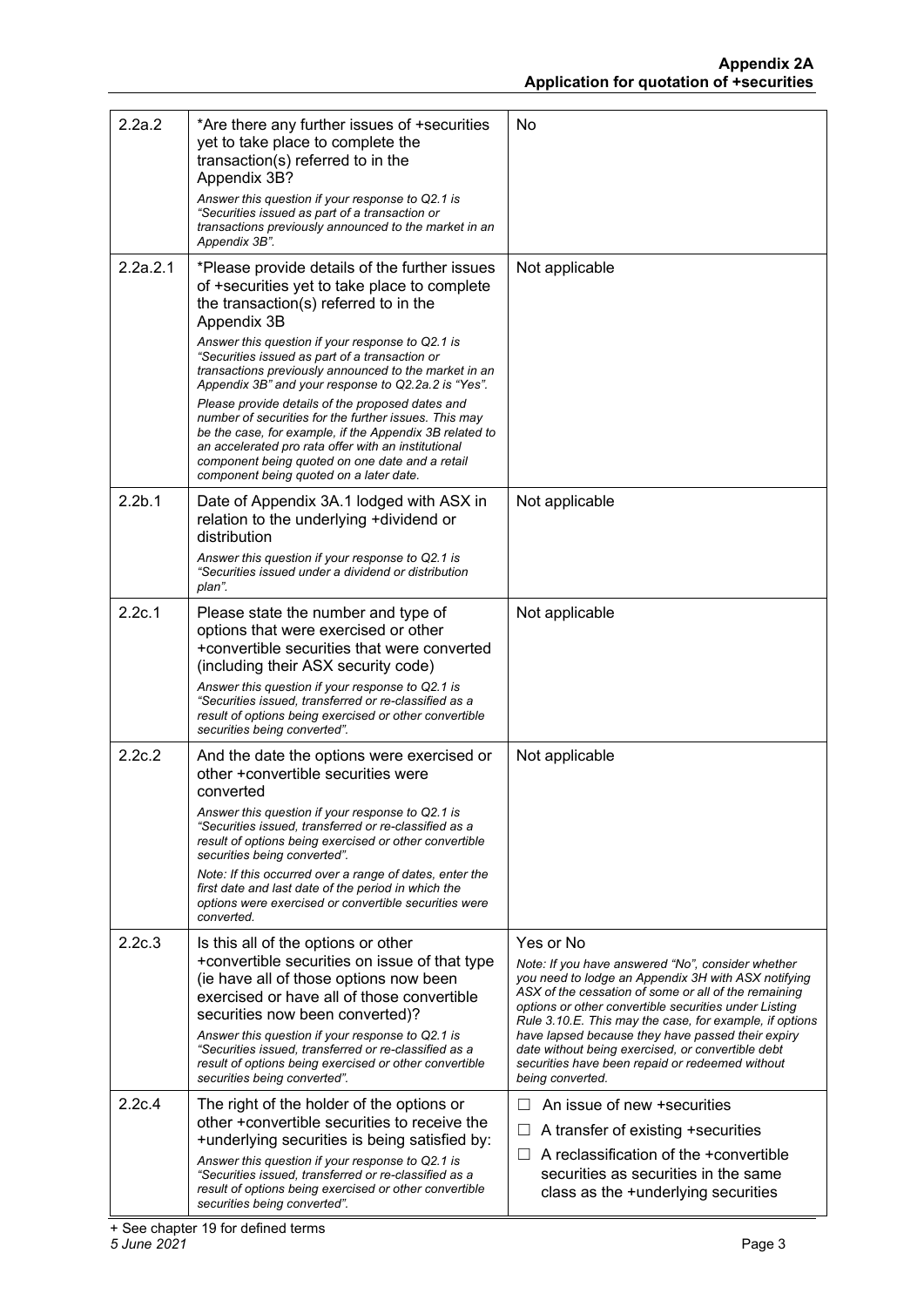| 2.2c.5                                                                                                                                                                                                                                                                                                                                                                                                                                                                                                                                                                                                                                                                                                                                                                          | The underlying securities being received by<br>the holder are:<br>Answer this question if your response to Q2.1 is<br>"Securities issued, transferred or re-classified as a<br>result of options being exercised or other convertible<br>securities being converted".                                                                                                                                     |                                               | ப<br>$\Box$<br>by ASX<br>quoted by ASX | Already quoted by ASX<br>Intended to be, but are not yet, quoted<br>$\Box$ Are not, and are not intended to be,   |  |
|---------------------------------------------------------------------------------------------------------------------------------------------------------------------------------------------------------------------------------------------------------------------------------------------------------------------------------------------------------------------------------------------------------------------------------------------------------------------------------------------------------------------------------------------------------------------------------------------------------------------------------------------------------------------------------------------------------------------------------------------------------------------------------|-----------------------------------------------------------------------------------------------------------------------------------------------------------------------------------------------------------------------------------------------------------------------------------------------------------------------------------------------------------------------------------------------------------|-----------------------------------------------|----------------------------------------|-------------------------------------------------------------------------------------------------------------------|--|
| 2.2c.6                                                                                                                                                                                                                                                                                                                                                                                                                                                                                                                                                                                                                                                                                                                                                                          | Were the options being exercised or other<br>+convertible securities being converted<br>issued under an +employee incentive<br>scheme?<br>Answer this question if your response to $Q2.1$ is "Securities<br>issued, transferred or re-classified as a result of options<br>being exercised or other convertible securities being<br>converted".                                                           |                                               | Not applicable                         |                                                                                                                   |  |
| 2.2c.7                                                                                                                                                                                                                                                                                                                                                                                                                                                                                                                                                                                                                                                                                                                                                                          | *Are any of the options being exercised or<br>other +convertible securities being<br>converted held by +key management<br>personnel (KMP) or an +associate?<br>Answer this question if your response to O2.1 is "Securities"<br>issued, transferred or re-classified as a result of options<br>being exercised or other convertible securities being<br>converted" and your response to O2.2c.6 is "Yes". |                                               | Not applicable                         |                                                                                                                   |  |
| *Provide details of the KMP or +associates who are exercising options or converting<br>2.2c.7.a<br>convertible securities.<br>Answer this question if your response to Q2.1 is "Securities issued, transferred or re-classified as a result of<br>options being exercised or other convertible securities being converted", your response to Q2.2c.6 is "Yes" and<br>your response to Q2.2c.7 is "Yes". Repeat the detail in the table below for each KMP involved. If the options or<br>other convertible securities are held by the KMP, repeat the name of the KMP or insert "Same" in "Name of<br>registered holder". If the options or other convertible securities are held by an associate of a KMP, insert the<br>name of the associate in "Name of registered holder". |                                                                                                                                                                                                                                                                                                                                                                                                           |                                               |                                        |                                                                                                                   |  |
|                                                                                                                                                                                                                                                                                                                                                                                                                                                                                                                                                                                                                                                                                                                                                                                 | Name of KMP<br>[200 characters]                                                                                                                                                                                                                                                                                                                                                                           | Name of registered holder<br>[200 characters] |                                        | Number of options<br>being exercised or<br>other +convertible<br>securities being<br>converted<br>[16 characters] |  |
| 2.2d.1                                                                                                                                                                                                                                                                                                                                                                                                                                                                                                                                                                                                                                                                                                                                                                          | Please state the number and type of<br>unquoted partly paid +securities (including<br>their ASX security code) that have been<br>fully paid up and that are now to become<br>quoted on ASX<br>Answer this question if your response to Q2.1 is "Partly<br>paid securities that have been fully paid up and are<br>now to become quoted fully paid securities".                                            |                                               | Not applicable                         |                                                                                                                   |  |
| 2.2d.2                                                                                                                                                                                                                                                                                                                                                                                                                                                                                                                                                                                                                                                                                                                                                                          | And the date the *securities were fully paid<br>up<br>Answer this question if your response to Q2.1 is "Partly"<br>paid securities that have been fully paid up and are<br>now to become quoted fully paid securities".<br>Note: If this occurred over a range of dates, enter the<br>date the last of the securities was fully paid up.                                                                  |                                               | Not applicable                         |                                                                                                                   |  |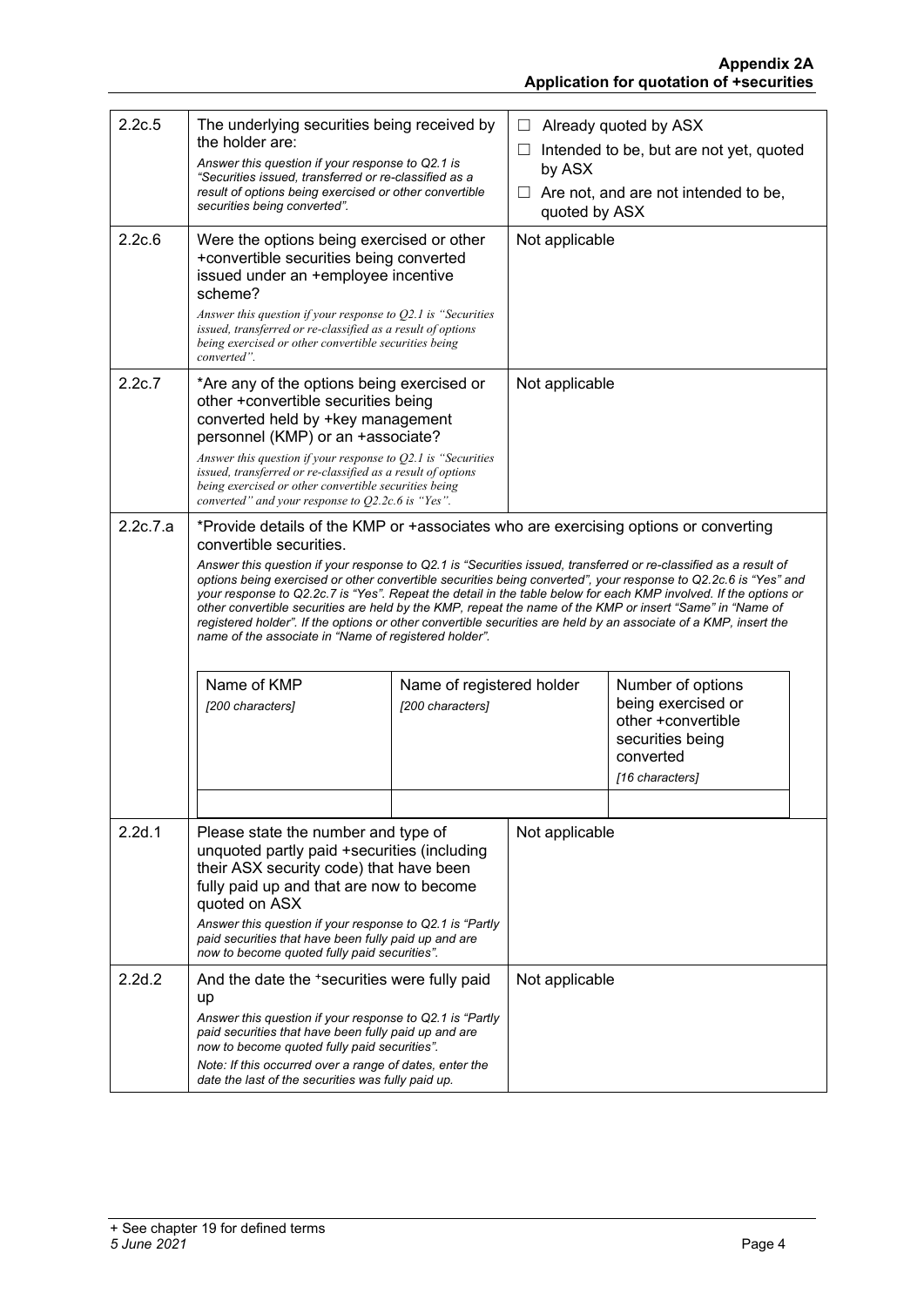| 2.2d.3 | Is this all of the partly paid +securities on<br>issue of that type (ie have all of those partly<br>paid securities now been fully paid up)?<br>Answer this question if your response to Q2.1 is<br>"Unquoted partly paid securities that have been fully<br>paid up and are now to become quoted fully paid<br>securities".                                                                                                                                                                                                          | Yes or No<br>Note: If you have answered "No", consider whether<br>you need to lodge an Appendix 3H with ASX notifying<br>ASX of the cessation of some or all of the remaining<br>partly paid securities under Listing Rule 3.10.E. This<br>may the case, for example, if partly paid securities that<br>have not had the call paid by the due date will be<br>cancelled. If you are an NL company, consider also<br>whether you have notification obligations in relation to<br>any forfeiture of the partly paid securities not paid up<br>under Listing Rule 3.12. |
|--------|---------------------------------------------------------------------------------------------------------------------------------------------------------------------------------------------------------------------------------------------------------------------------------------------------------------------------------------------------------------------------------------------------------------------------------------------------------------------------------------------------------------------------------------|----------------------------------------------------------------------------------------------------------------------------------------------------------------------------------------------------------------------------------------------------------------------------------------------------------------------------------------------------------------------------------------------------------------------------------------------------------------------------------------------------------------------------------------------------------------------|
| 2.2e.1 | Please state the number and type of<br>+restricted securities (including their ASX<br>security code) where the escrow period has<br>expired or is about to expire<br>Answer this question if your response to Q2.1 is<br>"Restricted securities where the escrow period has<br>expired or is about to expire".                                                                                                                                                                                                                        | Not applicable                                                                                                                                                                                                                                                                                                                                                                                                                                                                                                                                                       |
| 2.2e.2 | And the date the escrow restrictions have<br>ceased or will cease<br>Answer this question if your response to Q2.1 is<br>"Restricted securities where the escrow period has<br>expired or is about to expire".<br>Note: If this occurred over a range of dates, enter the<br>date the last of the escrow restrictions has ceased or<br>will cease.                                                                                                                                                                                    | Not applicable                                                                                                                                                                                                                                                                                                                                                                                                                                                                                                                                                       |
| 2.2f.1 | Please state the number and type of<br>+securities (including their ASX security<br>code) previously issued under the<br>+employee incentive scheme where the<br>restrictions on transfer have ceased or are<br>about to cease<br>Answer this question if your response to Q2.1 is<br>"Securities previously issued under an employee<br>incentive scheme where the restrictions on transfer<br>have ceased or are about to cease".                                                                                                   | Not applicable                                                                                                                                                                                                                                                                                                                                                                                                                                                                                                                                                       |
| 2.2f.2 | And the date the restrictions on transfer<br>have ceased or will cease:<br>Answer this question if your response to Q2.1 is<br>"Securities previously issued under an employee<br>incentive scheme where the restrictions on transfer<br>have ceased or are about to cease".<br>Note: If this occurred over a range of dates, enter the<br>date the last of the restrictions on transfer has ceased<br>or will cease.                                                                                                                 | Not applicable                                                                                                                                                                                                                                                                                                                                                                                                                                                                                                                                                       |
| 2.2g.1 | Please state the number and type of<br>+securities (including their ASX security<br>code) issued under the +employee<br>incentive scheme that are not subject to a<br>restriction on transfer or that are to be<br>quoted notwithstanding there is a restriction<br>on transfer<br>Answer this question if your response to Q2.1 is<br>"Securities issued under an employee incentive<br>scheme that are not subject to a restriction on transfer<br>or that are to be quoted notwithstanding there is a<br>restriction on transfer". | Not applicable                                                                                                                                                                                                                                                                                                                                                                                                                                                                                                                                                       |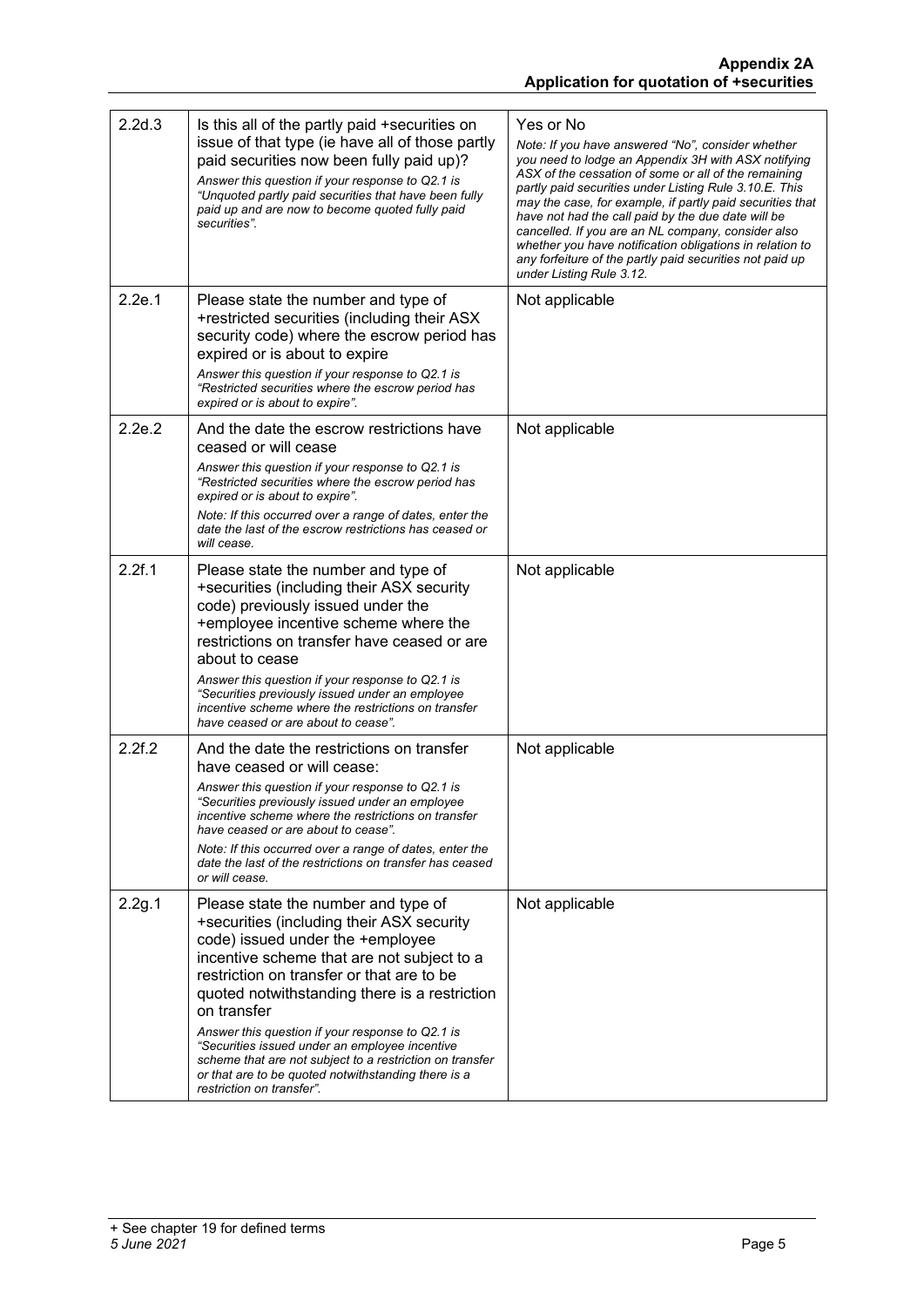| 2.2g.2   | *Please attach a document or provide<br>details of a URL link for a document lodged<br>with ASX detailing the terms of the<br>+employee incentive scheme or a summary                                                                                                                                                                                                                                                                                                                                                                                                                                                                                                                                 |                           | Not applicable |                       |
|----------|-------------------------------------------------------------------------------------------------------------------------------------------------------------------------------------------------------------------------------------------------------------------------------------------------------------------------------------------------------------------------------------------------------------------------------------------------------------------------------------------------------------------------------------------------------------------------------------------------------------------------------------------------------------------------------------------------------|---------------------------|----------------|-----------------------|
|          | of the terms.<br>Answer this question if your response to Q2.1 is<br>"Securities issued under an employee incentive<br>scheme that are not subject to a restriction on transfer<br>or that are to be quoted notwithstanding there is a<br>restriction on transfer".                                                                                                                                                                                                                                                                                                                                                                                                                                   |                           |                |                       |
| 2.2g.3   | *Are any of these +securities being issued<br>to +key management personnel (KMP) or<br>an +associate                                                                                                                                                                                                                                                                                                                                                                                                                                                                                                                                                                                                  |                           | Not applicable |                       |
|          | Answer this question if your response to Q2.1 is<br>"Securities issued under an employee incentive<br>scheme that are not subject to a restriction on transfer<br>or that are to be quoted notwithstanding there is a<br>restriction on transfer".                                                                                                                                                                                                                                                                                                                                                                                                                                                    |                           |                |                       |
| 2.2g.3.a | *Provide details of the KMP or +associates being issued +securities.<br>Answer this question if your response to Q2.1 is "Securities issued under an employee incentive scheme that are<br>not subject to a restriction on transfer or that are to be quoted notwithstanding there is a restriction on transfer"<br>and your response to Q2.2g.3 is "Yes". Repeat the detail in the table below for each KMP involved in the issue. If<br>the securities are being issued to the KMP, repeat the name of the KMP or insert "Same" in "Name of registered<br>holder". If the securities are being issued to an associate of a KMP, insert the name of the associate in "Name of<br>registered holder". |                           |                |                       |
|          | Name of KMP                                                                                                                                                                                                                                                                                                                                                                                                                                                                                                                                                                                                                                                                                           | Name of registered holder |                | Number of +securities |
|          | [200 characters]                                                                                                                                                                                                                                                                                                                                                                                                                                                                                                                                                                                                                                                                                      | [200 characters]          |                | [16 characters]       |
|          | Not applicable                                                                                                                                                                                                                                                                                                                                                                                                                                                                                                                                                                                                                                                                                        |                           |                |                       |
| 2.2h.1   | *Were the +securities issued for a cash<br>consideration?<br>Answer this question if your response to Q2.1 is<br>"Other".<br>If the securities are being issued for nil cash                                                                                                                                                                                                                                                                                                                                                                                                                                                                                                                          |                           | Not applicable |                       |
| 2.2h.1.a | consideration, answer this question "No".<br>*In what currency was the cash<br>consideration paid?                                                                                                                                                                                                                                                                                                                                                                                                                                                                                                                                                                                                    |                           | Not applicable |                       |
|          | Answer this question if your response to Q2.1 is<br>"Other" and your response to Q2.2h.1 is "Yes".                                                                                                                                                                                                                                                                                                                                                                                                                                                                                                                                                                                                    |                           |                |                       |
|          | For example, if the consideration is being paid in<br>Australian Dollars, state AUD.                                                                                                                                                                                                                                                                                                                                                                                                                                                                                                                                                                                                                  |                           |                |                       |
| 2.2h.1.b | *What was the issue price per +security                                                                                                                                                                                                                                                                                                                                                                                                                                                                                                                                                                                                                                                               |                           | Not applicable |                       |
|          | Answer this question if your response to Q2.1 is<br>"Other" and your response to Q2.2h.1 is "Yes", and by<br>reference to the issue currency provided in your<br>response to Q2.2h.1.a.<br>Note: you cannot enter a nil amount here. If the<br>securities are being issued for nil cash consideration,<br>answer Q2.2h.1 as "No" and complete Q2.2h.1.c.                                                                                                                                                                                                                                                                                                                                              |                           |                |                       |
| 2.2h.1.c | Please describe the consideration provided<br>for the +securities<br>Answer this question if your response to Q2.1 is<br>"Other" and your response to Q2.2h.1 is "No".                                                                                                                                                                                                                                                                                                                                                                                                                                                                                                                                |                           | Not applicable |                       |
| 2.2h.1.d | Please provide an estimate (in AUD) of the<br>value of the consideration provided per<br>+security for the +securities to be quoted<br>Answer this question if your response to Q2.1 is                                                                                                                                                                                                                                                                                                                                                                                                                                                                                                               |                           | Not applicable |                       |
|          | "Other" and your response to Q2.2h.1 is "No".                                                                                                                                                                                                                                                                                                                                                                                                                                                                                                                                                                                                                                                         |                           |                |                       |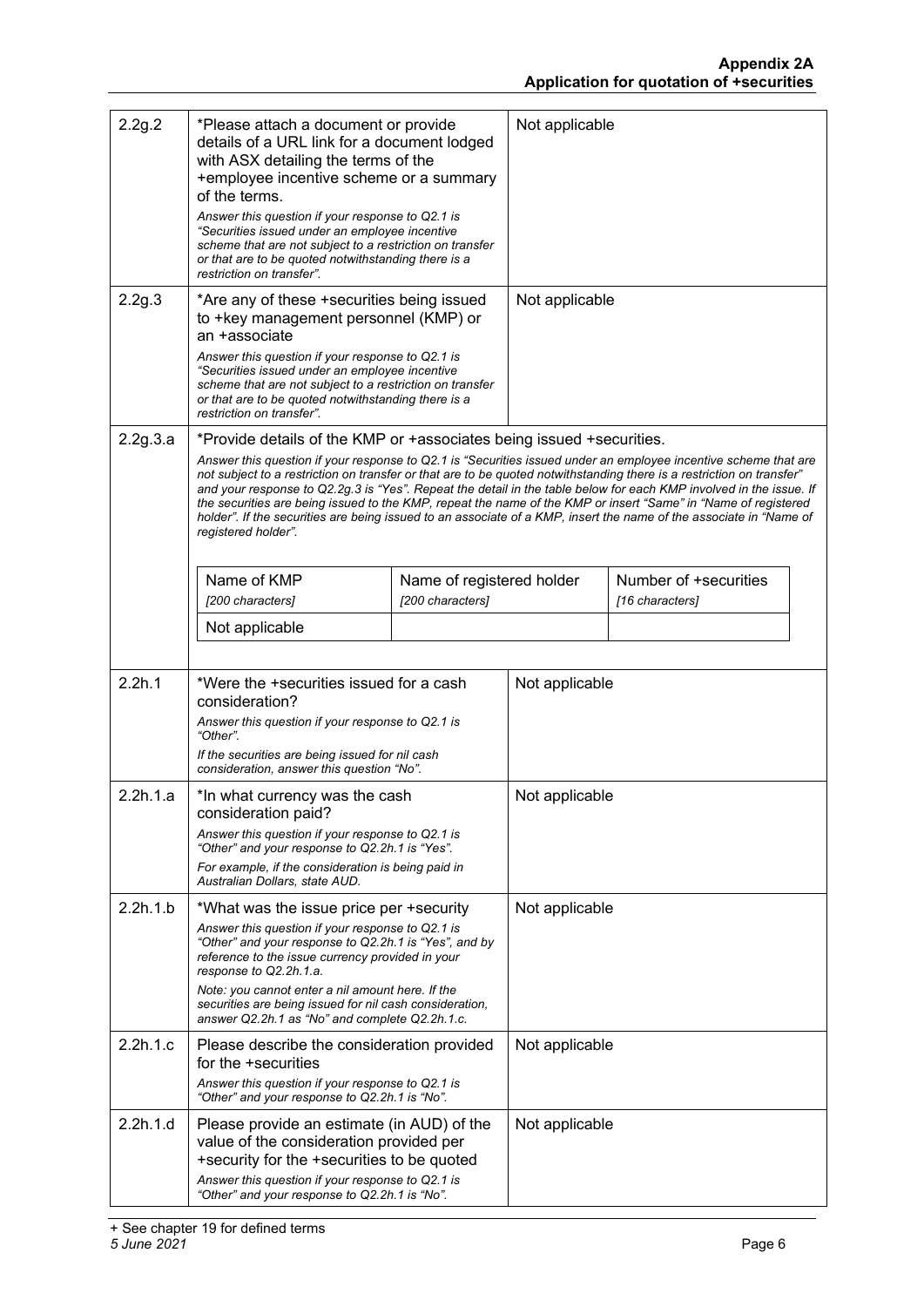| 2.2h.2 | *The purpose(s) for which the entity is<br>issuing the +securities is:<br>Answer this question if your response to Q2.1 is<br>"Other".<br>You may select one or more of the items in the list.                                                                                                                                                                                                                                                     | To raise additional working capital<br>To fund the retirement of debt<br>To pay for the acquisition of an asset<br>[provide details below]<br>To pay for services rendered<br>[provide details below]<br>Other [provide details below]<br>Additional details: |
|--------|----------------------------------------------------------------------------------------------------------------------------------------------------------------------------------------------------------------------------------------------------------------------------------------------------------------------------------------------------------------------------------------------------------------------------------------------------|---------------------------------------------------------------------------------------------------------------------------------------------------------------------------------------------------------------------------------------------------------------|
| 2.2h.3 | *Please provide any further information<br>needed to understand the circumstances in<br>which you are applying to have these<br>+securities quoted on ASX, including why<br>the issue of the +securities has not been<br>previously announced to the market in an<br>Appendix 3B<br>You must answer this question if your response to<br>Q2.1 is "Other". If there is no other information to<br>provide, please answer "Not applicable" or "N/A". | Not applicable                                                                                                                                                                                                                                                |
| 2.2i   | *Have these +securities been offered under<br>a +disclosure document or +PDS?<br>Answer this question if your response to Q2.1 is<br>"Other".                                                                                                                                                                                                                                                                                                      | Not applicable                                                                                                                                                                                                                                                |
| 2.2i.1 | *Date of +disclosure document or +PDS?<br>Answer this question if your response to Q2.1 is<br>"Other" and your response to Q2.2i is "Yes".<br>Under the Corporations Act, the entity must apply for<br>quotation of the securities within 7 days of the date of<br>the disclosure document or PDS.                                                                                                                                                 | Not applicable                                                                                                                                                                                                                                                |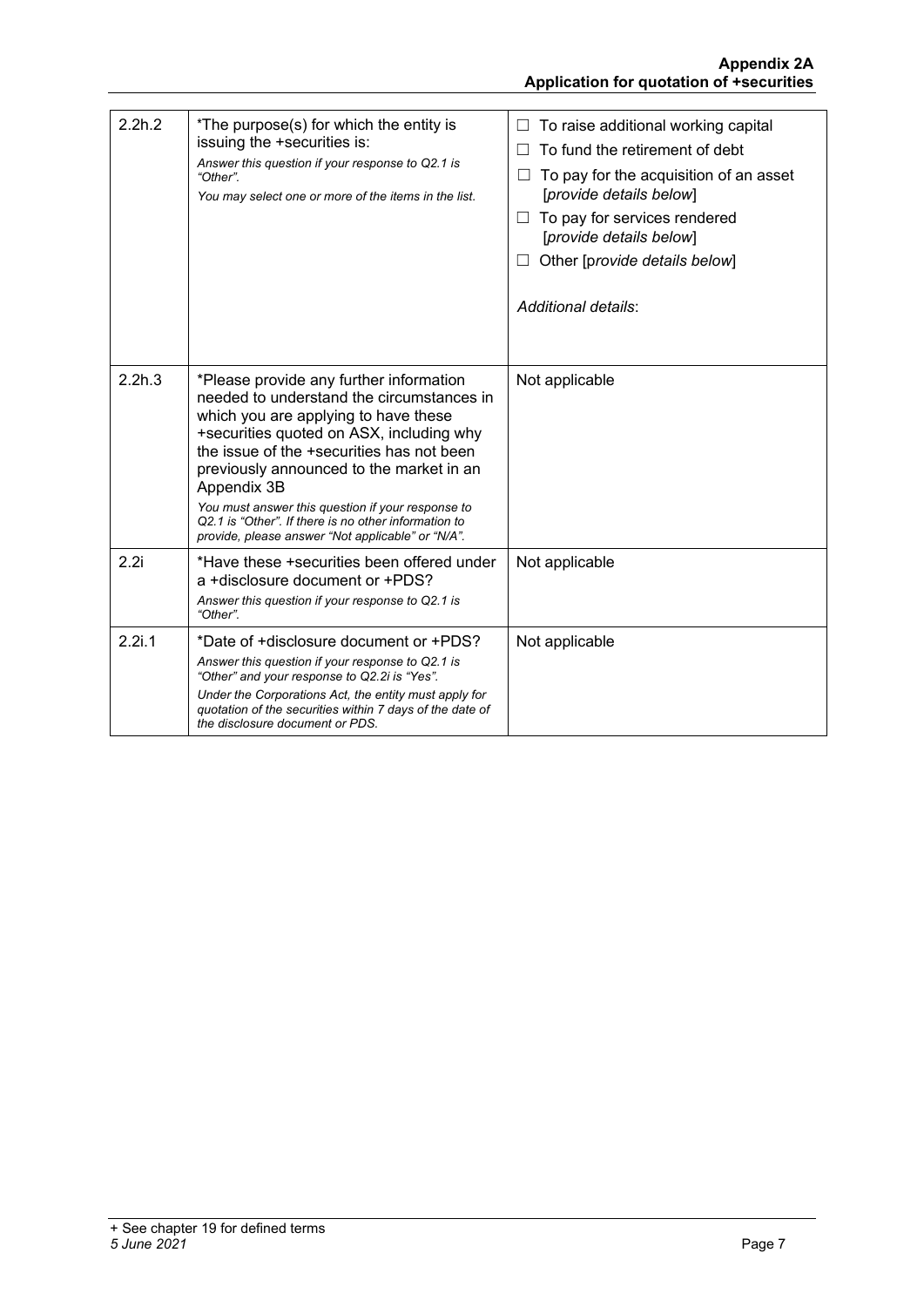| 2.3                                                                                                                                                                                                                                                                                                     | *Any on-sale of the +securities to be quoted<br>within 12 months of their date of issue will<br>comply with the secondary sale provisions                               | $\Box$                                                                                                                                                                                                       | The publication of a +disclosure<br>document or +PDS for the +securities<br>to be quoted                                                                                                                                                                                                                                                                                                     |
|---------------------------------------------------------------------------------------------------------------------------------------------------------------------------------------------------------------------------------------------------------------------------------------------------------|-------------------------------------------------------------------------------------------------------------------------------------------------------------------------|--------------------------------------------------------------------------------------------------------------------------------------------------------------------------------------------------------------|----------------------------------------------------------------------------------------------------------------------------------------------------------------------------------------------------------------------------------------------------------------------------------------------------------------------------------------------------------------------------------------------|
|                                                                                                                                                                                                                                                                                                         | in sections $707(3)$ and $1012C(6)$ of the<br>Corporations Act by virtue of:                                                                                            | П                                                                                                                                                                                                            | The publication of a cleansing notice<br>under section 708A(5), 708AA(2)(f),                                                                                                                                                                                                                                                                                                                 |
|                                                                                                                                                                                                                                                                                                         | Answer this question if your response to Q2.1 is<br>"Other" and your response to Q2.2i is "No".                                                                         |                                                                                                                                                                                                              | 1012DA(5) or 1012DAA(2)(f)                                                                                                                                                                                                                                                                                                                                                                   |
| Note: Under Appendix 2A of the Listing Rules, when<br>the entity applies for quotation of securities, it gives a<br>warranty that an offer of the securities for sale within<br>12 months after their issue will not require disclosure<br>under section 707(3) or 1012C(6) of the Corporations<br>Act. | $\Box$                                                                                                                                                                  | The publication of a +disclosure<br>document or +PDS involving the same<br>class of securities as the +securities to<br>be quoted that meets the requirements<br>of section 708A(11) or 1012DA(11)           |                                                                                                                                                                                                                                                                                                                                                                                              |
|                                                                                                                                                                                                                                                                                                         | If you are in any doubt as to the application of, or the<br>entity's capacity to give, this warranty, please see<br>ASIC Regulatory Guide 173 Disclosure for on-sale of | $\Box$                                                                                                                                                                                                       | An applicable ASIC instrument or class<br>order                                                                                                                                                                                                                                                                                                                                              |
| securities and other financial products and consult<br>your legal adviser.<br>2.4<br>*The +securities to be quoted are:<br>Tick whichever is applicable                                                                                                                                                 | $\Box$                                                                                                                                                                  | Not applicable – the entity has<br>arrangements in place with the holder<br>that ensure the securities cannot be on-<br>sold within 12 months in a manner that<br>would breach section 707(3) or<br>1012C(6) |                                                                                                                                                                                                                                                                                                                                                                                              |
|                                                                                                                                                                                                                                                                                                         |                                                                                                                                                                         |                                                                                                                                                                                                              | Note: Absent relief from ASIC, a listed entity can only<br>issue a cleansing notice where trading in the relevant<br>securities has not been suspended for more than<br>5 days during the shorter of: (a) the period during<br>which the class of securities are quoted; and (b) the<br>period of 12 months before the date on which the<br>relevant securities under the offer were issued. |
|                                                                                                                                                                                                                                                                                                         |                                                                                                                                                                         |                                                                                                                                                                                                              | $\boxtimes$ Additional +securities in a class that is<br>already quoted on ASX ("existing<br>class")                                                                                                                                                                                                                                                                                         |
|                                                                                                                                                                                                                                                                                                         |                                                                                                                                                                         | $\boxtimes$                                                                                                                                                                                                  | New +securities in a class that is not yet<br>quoted on ASX ("new class")                                                                                                                                                                                                                                                                                                                    |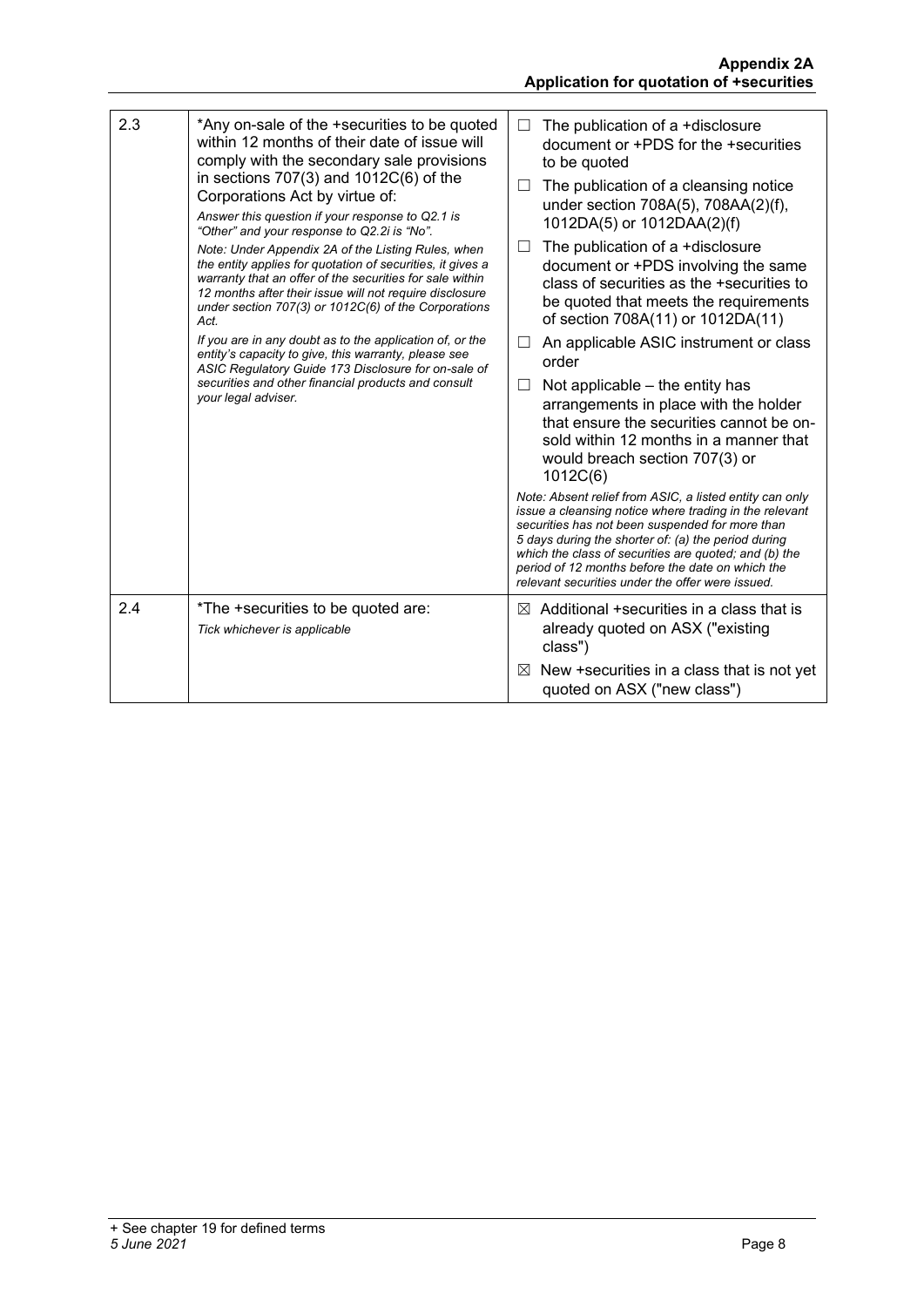### Part 3A – number and type of +securities to be quoted (existing class or new class) where issue has previously been notified to ASX in an Appendix 3B

*Answer the questions in this Part if your response to Q2.1 is "Securities issued as part of a transaction or transactions previously announced to the market in an Appendix 3B".*

| Question<br>No. | Question                                                                                                                                                                                                                                                                                                                                                                                                                                                                                                                                                                                                                                                                                         |                      | <b>Answer</b>                                                 |                                                          |                                                                                |  |
|-----------------|--------------------------------------------------------------------------------------------------------------------------------------------------------------------------------------------------------------------------------------------------------------------------------------------------------------------------------------------------------------------------------------------------------------------------------------------------------------------------------------------------------------------------------------------------------------------------------------------------------------------------------------------------------------------------------------------------|----------------------|---------------------------------------------------------------|----------------------------------------------------------|--------------------------------------------------------------------------------|--|
| 3A.1            | *ASX security code & description                                                                                                                                                                                                                                                                                                                                                                                                                                                                                                                                                                                                                                                                 |                      |                                                               | Fully paid ordinary shares (ASX:TMG)                     |                                                                                |  |
|                 |                                                                                                                                                                                                                                                                                                                                                                                                                                                                                                                                                                                                                                                                                                  |                      |                                                               |                                                          | Options exercisable at \$0.20 each and<br>expiring on 15 July 2023 (ASX:TMGOB) |  |
| 3A.2            | *Number of +securities to be quoted                                                                                                                                                                                                                                                                                                                                                                                                                                                                                                                                                                                                                                                              |                      | (a) Rights Issue: 32,001,904 Shares and<br>16,000,926 Options |                                                          |                                                                                |  |
|                 |                                                                                                                                                                                                                                                                                                                                                                                                                                                                                                                                                                                                                                                                                                  |                      |                                                               | (b) Underwriter Options: 3,200,190 Options               |                                                                                |  |
|                 |                                                                                                                                                                                                                                                                                                                                                                                                                                                                                                                                                                                                                                                                                                  |                      |                                                               | (c) Placement: 2,500,000 Shares and<br>1,250,000 Options |                                                                                |  |
|                 |                                                                                                                                                                                                                                                                                                                                                                                                                                                                                                                                                                                                                                                                                                  |                      |                                                               | (d) Lead Manager Options: 250,000<br>Options             |                                                                                |  |
| 3A.3            | Any other information the entity wishes to<br>provide about the +securities to be quoted                                                                                                                                                                                                                                                                                                                                                                                                                                                                                                                                                                                                         |                      |                                                               | Not applicable                                           |                                                                                |  |
| 3A.4            | *Provide a distribution schedule for the new +securities according to the categories set out<br>in the left hand column – including the number of recipients and the total percentage of the<br>new +securities held by the recipients in each category.                                                                                                                                                                                                                                                                                                                                                                                                                                         |                      |                                                               |                                                          |                                                                                |  |
|                 | Holding ranges                                                                                                                                                                                                                                                                                                                                                                                                                                                                                                                                                                                                                                                                                   | Number of<br>holders | held                                                          | Number of +securities                                    | Total percentage of<br>+securities held                                        |  |
|                 | $1 - 1,000$                                                                                                                                                                                                                                                                                                                                                                                                                                                                                                                                                                                                                                                                                      | 11                   |                                                               | 3,701                                                    | 0.02                                                                           |  |
|                 | $1,001 - 5,000$                                                                                                                                                                                                                                                                                                                                                                                                                                                                                                                                                                                                                                                                                  | 63                   |                                                               | 165,309                                                  | 0.80                                                                           |  |
|                 | $5,001 - 10,000$                                                                                                                                                                                                                                                                                                                                                                                                                                                                                                                                                                                                                                                                                 | 36                   |                                                               | 282,297                                                  | 1.36                                                                           |  |
|                 | $10,001 - 100,000$<br>115<br>4,499,462<br>100,001 and over<br>49<br>15,750,347<br>Answer this question only if you are an ASX Listing (ASX Foreign Exempt Listings and ASX Debt Listings do not<br>have to answer this question), your response to Q2.4 is "new class" and the securities to be quoted have already<br>been issued.<br>Note: if the securities to be quoted have not yet been issued, under listing rule 3.10.5, you will need to provide to<br>ASX a list of the 20 largest recipients of the new securities, and the number and percentage of the new securities<br>received by each of those recipients, and a distribution schedule for the securities when they are issued. |                      |                                                               |                                                          | 21.74                                                                          |  |
|                 |                                                                                                                                                                                                                                                                                                                                                                                                                                                                                                                                                                                                                                                                                                  |                      |                                                               |                                                          | 76.08                                                                          |  |
|                 |                                                                                                                                                                                                                                                                                                                                                                                                                                                                                                                                                                                                                                                                                                  |                      |                                                               |                                                          |                                                                                |  |
|                 |                                                                                                                                                                                                                                                                                                                                                                                                                                                                                                                                                                                                                                                                                                  |                      |                                                               |                                                          |                                                                                |  |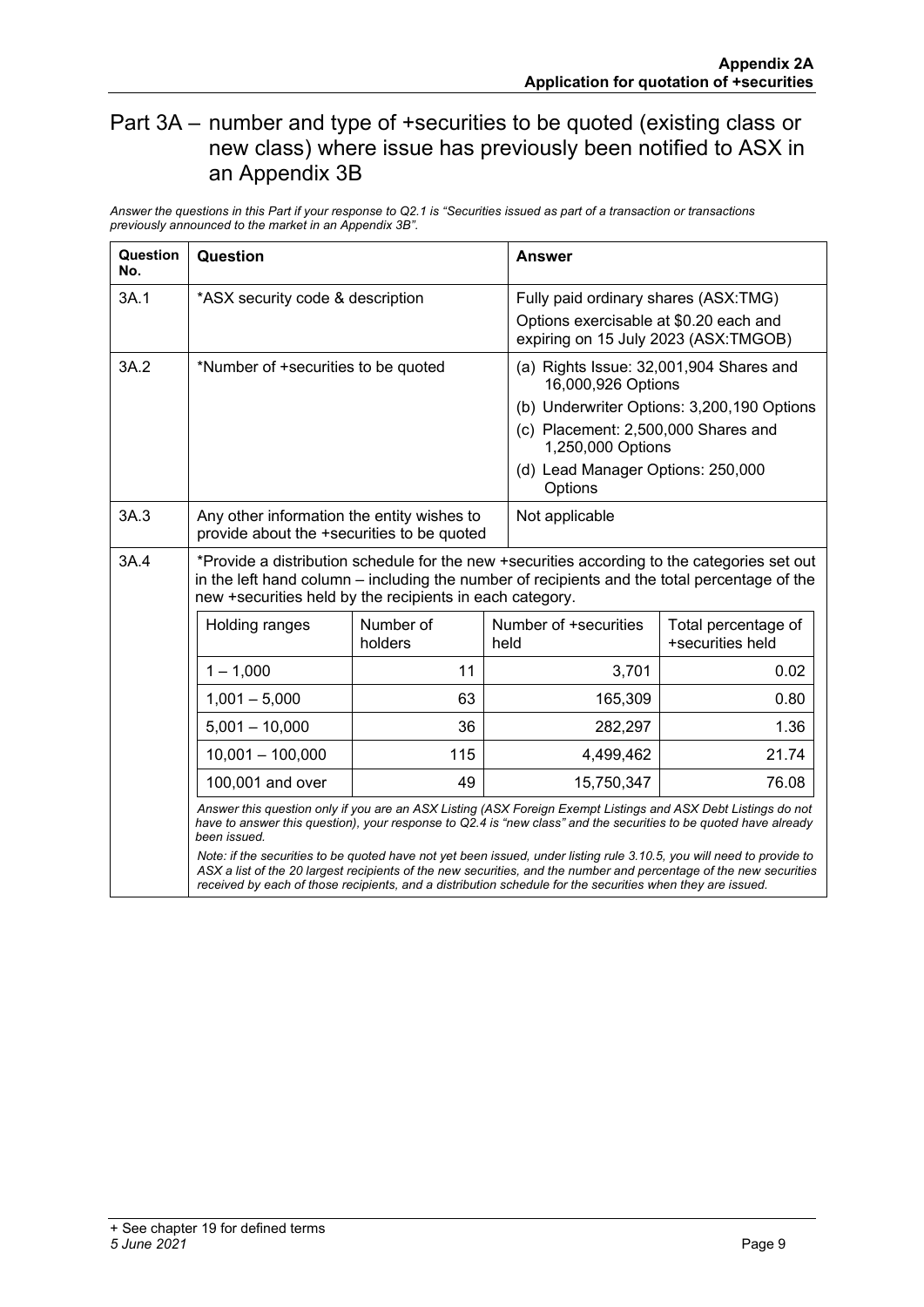#### Part 3B – number and type of +securities to be quoted (existing class) where issue has not previously been notified to ASX in an Appendix 3B

*Answer the questions in this Part if your response to Q2.1 is anything other than "Securities issued as part of a transaction or transactions previously announced to the market in an Appendix 3B" and your response to Q2.4 is "existing class". If your response to Q2.1 is "Securities issued, transferred or re-classified as a result of options being exercised or other convertible securities being converted", the questions in this part relate to the securities being issued, transferred or reclassified as a result of the exercise of the options or the conversion of the convertible securities. If your response to Q2.1 is "Unquoted partly paid securities that have been fully paid up and are now to become quoted fully paid securities", the questions in this part relate to the fully paid securities arising from that payment up. Otherwise, the questions in this part relate to the securities issued by the entity which are to be quoted on ASX and which are described in the response to Q2.1.*

| Question<br>No. | Question                                                                                                                                                                                                                                                                                                                                                                                                                                                                                                                                                                                                 | Answer         |
|-----------------|----------------------------------------------------------------------------------------------------------------------------------------------------------------------------------------------------------------------------------------------------------------------------------------------------------------------------------------------------------------------------------------------------------------------------------------------------------------------------------------------------------------------------------------------------------------------------------------------------------|----------------|
| 3B.1            | *ASX security code & description                                                                                                                                                                                                                                                                                                                                                                                                                                                                                                                                                                         | Not applicable |
| 3B.2            | *Number of +securities to be quoted                                                                                                                                                                                                                                                                                                                                                                                                                                                                                                                                                                      | Not applicable |
| 3B.3a           | *Will the +securities to be quoted rank<br>equally in all respects from their issue date<br>with the existing issued +securities in that<br>class?                                                                                                                                                                                                                                                                                                                                                                                                                                                       | Not applicable |
| 3B.3b           | *Is the actual date from which the<br>+securities will rank equally (non-ranking<br>end date) known?<br>Answer this question if your response to Q3B.3a is<br>"No".                                                                                                                                                                                                                                                                                                                                                                                                                                      | Not applicable |
| 3B.3c           | *Provide the actual non-ranking end date<br>Answer this question if your response to Q3B.3a is<br>"No" and your response to Q3B.3b is "Yes".                                                                                                                                                                                                                                                                                                                                                                                                                                                             | Not applicable |
| 3B.3d           | *Provide the estimated non-ranking end<br>period<br>Answer this question if your response to Q3B.3a is<br>"No" and your response to Q3B.3b is "No".                                                                                                                                                                                                                                                                                                                                                                                                                                                      | Not applicable |
| 3B.3e           | *Please state the extent to which the<br>+securities do not rank equally:<br>in relation to the next dividend,<br>$\bullet$<br>distribution or interest payment; or<br>for any other reason<br>$\bullet$<br>Answer this question if your response to Q3B.3a is<br>"No".<br>For example, the securities may not rank at all, or may<br>rank proportionately based on the percentage of the<br>period in question they have been on issue, for the<br>next dividend, distribution or interest payment; or they<br>may not be entitled to participate in some other event,<br>such as an entitlement issue. | Not applicable |
| 3B.4            | Any other information the entity wishes to<br>provide about the +securities to be quoted                                                                                                                                                                                                                                                                                                                                                                                                                                                                                                                 | Not applicable |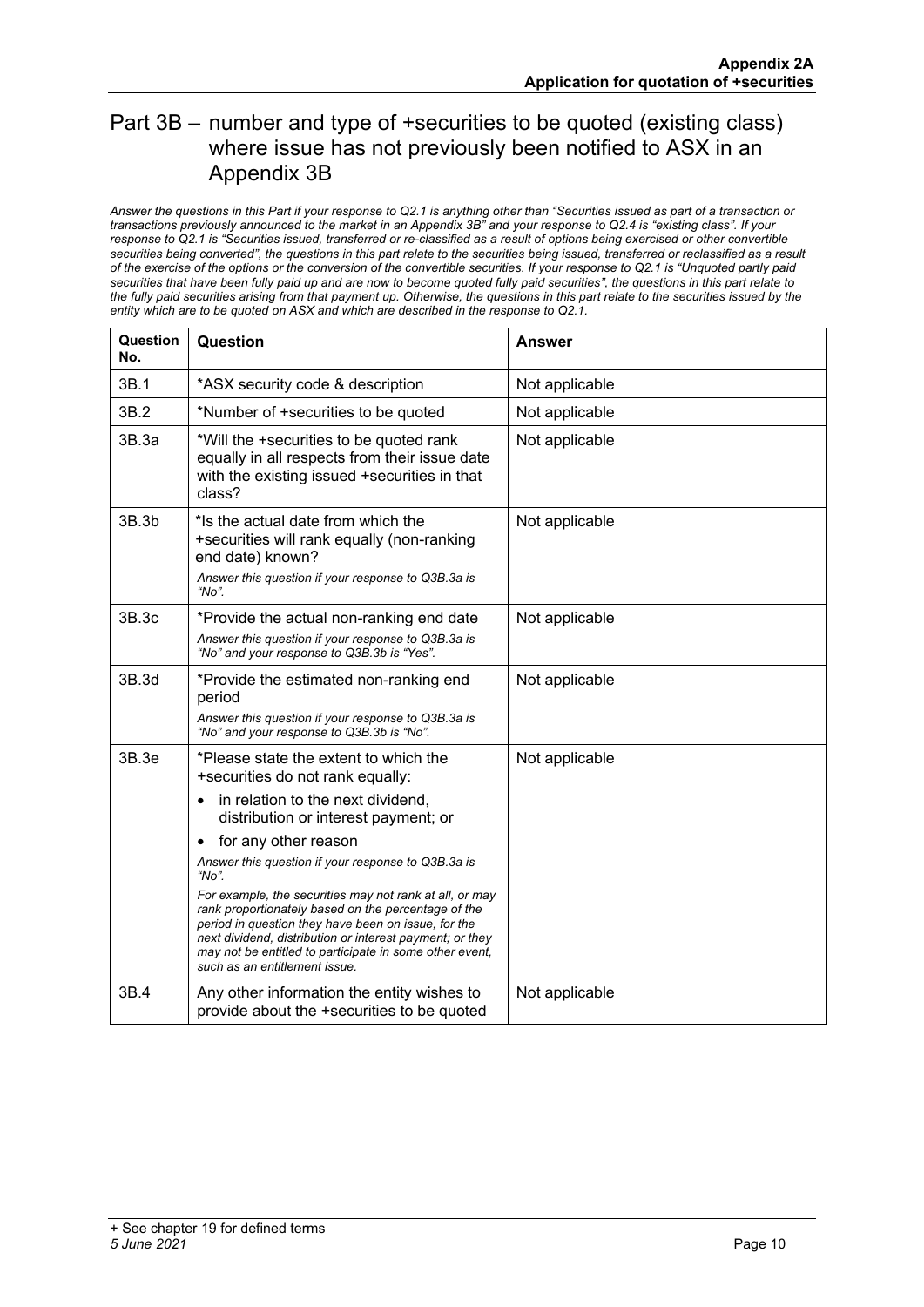#### Part 3C – number and type of +securities to be quoted (new class) where issue has not previously been notified to ASX in an Appendix 3B

*Answer the questions in this Part if your response to Q2.1 is anything other than "Securities issued as part of a transaction or transactions previously announced to the market in an Appendix 3B" and your response to Q2.4 is "new class". If your response to Q2.1 is "Securities issued, transferred or re-classified as a result of options being exercised or other convertible securities being converted", the questions in this part relate to the securities being issued, transferred or reclassified as a result of the exercise of the options or the conversion of the convertible securities. If your response to Q2.1 is "Unquoted partly paid securities that have been fully paid up and are now to become quoted fully paid securities", the questions in this part relate to the fully paid securities arising from that payment up. Otherwise, the questions in this part relate to the securities issued by the entity which are to be quoted on ASX and which are described in the response to Q2.1.*

| Question<br>No. | Question                                                                                                                                                                                                                                                                                                                                                                                                                                                                                                                                                                                                                                                           | Answer                                                                                                                                                                                                                                             |
|-----------------|--------------------------------------------------------------------------------------------------------------------------------------------------------------------------------------------------------------------------------------------------------------------------------------------------------------------------------------------------------------------------------------------------------------------------------------------------------------------------------------------------------------------------------------------------------------------------------------------------------------------------------------------------------------------|----------------------------------------------------------------------------------------------------------------------------------------------------------------------------------------------------------------------------------------------------|
| 3C.1            | *Security description                                                                                                                                                                                                                                                                                                                                                                                                                                                                                                                                                                                                                                              | Options exercisable at \$0.20 each and<br>expiring on 15 July 2023 (ASX:TMGOB)                                                                                                                                                                     |
| 3C.2            | *Security type<br>Select one item from the list that best describes the<br>securities the subject of this form. This will determine<br>more detailed questions to be asked about the security<br>later in this section. Select "ordinary fully or partly paid<br>shares/units" for stapled securities or CDIs. For<br>interest rate securities, please select the appropriate<br>choice from either "Convertible debt securities" or<br>"Non-convertible debt securities". Select "Other" for<br>performance shares/units and performance<br>options/rights or if the selections available in the list do<br>not appropriately describe the security being issued. | Ordinary fully or partly paid shares/units<br>$\Box$<br>Options<br>⊠<br>$\Box$ + Convertible debt securities<br>Non-convertible +debt securities<br>П<br>Redeemable preference shares/units<br>$\Box$<br>Wholesale debt securities<br>$\Box$ Other |
| 3C.3            | ISIN code<br>Answer this question if you are an entity incorporated<br>outside Australia and you are seeking quotation of a<br>new class of securities other than CDIs. See also the<br>note at the top of this form.                                                                                                                                                                                                                                                                                                                                                                                                                                              | Not applicable                                                                                                                                                                                                                                     |
| 3C.4            | *Number of +securities to be quoted                                                                                                                                                                                                                                                                                                                                                                                                                                                                                                                                                                                                                                | 20,701,116                                                                                                                                                                                                                                         |
| 3C.5a           | *Will all the +securities issued in this class<br>rank equally in all respects from the issue<br>date?                                                                                                                                                                                                                                                                                                                                                                                                                                                                                                                                                             | Yes                                                                                                                                                                                                                                                |
| 3C.5b           | *Is the actual date from which the<br>+securities will rank equally (non-ranking<br>end date) known?<br>Answer this question if your response to Q3C.5a is<br>" $No$ ".                                                                                                                                                                                                                                                                                                                                                                                                                                                                                            | Not applicable                                                                                                                                                                                                                                     |
| 3C.5c           | *Provide the actual non-ranking end date<br>Answer this question if your response to Q3C.5a is<br>"No" and your response to Q3C 5b is "Yes".                                                                                                                                                                                                                                                                                                                                                                                                                                                                                                                       | Not applicable                                                                                                                                                                                                                                     |
| 3C.5d           | *Provide the estimated non-ranking end<br>period<br>Answer this question if your response to Q3C.5a is<br>"No" and your response to Q3C.5b is "No".                                                                                                                                                                                                                                                                                                                                                                                                                                                                                                                | Not applicable                                                                                                                                                                                                                                     |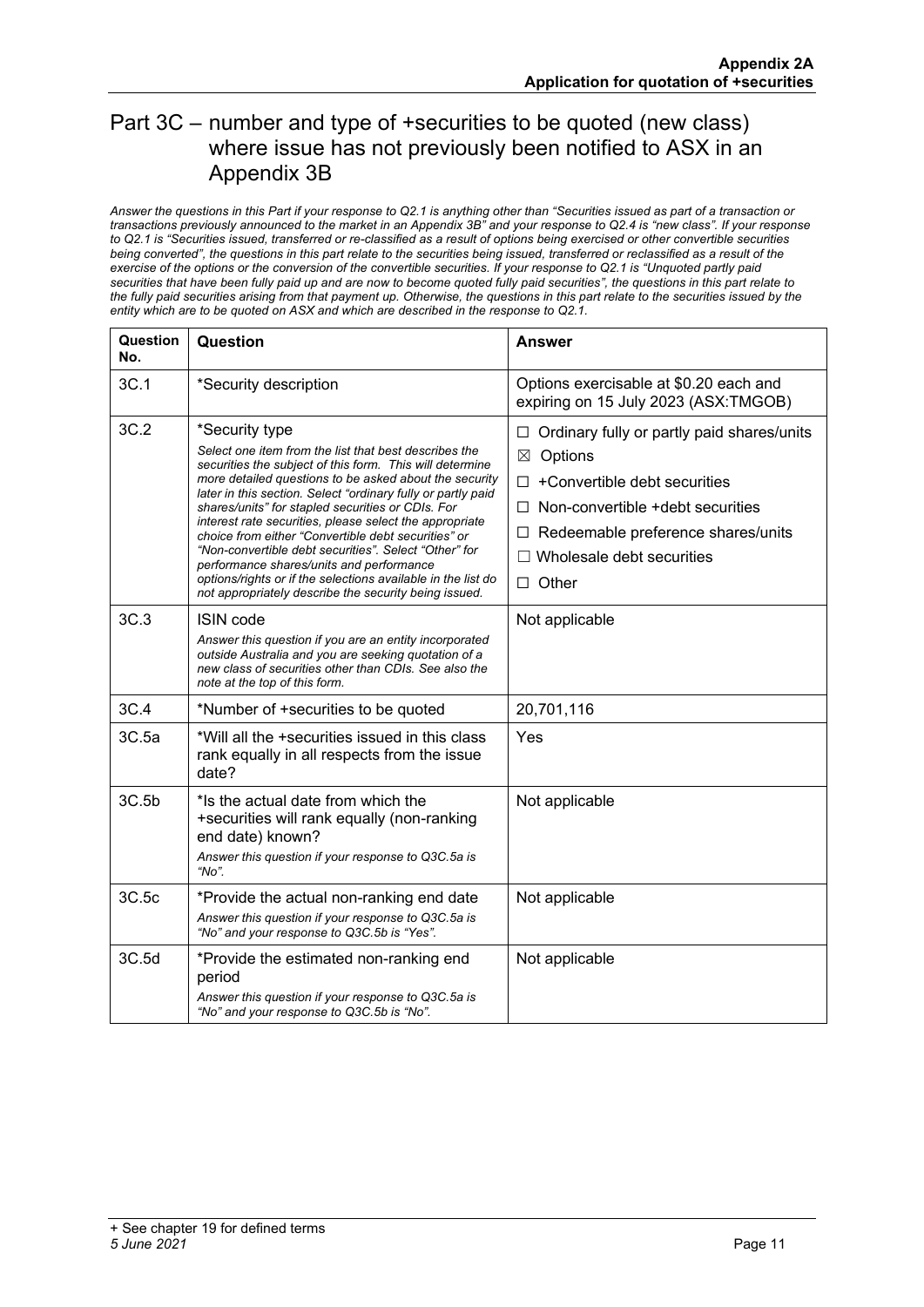| 3C.5e | *Please state the extent to which the<br>+securities do not rank equally:                                                                                                                                                                                                                                                     |                                                                                                                                                                  |      | Not applicable                                                                                                                                                                                                                                                                                                                                                                                                                         |                                                                                                                       |
|-------|-------------------------------------------------------------------------------------------------------------------------------------------------------------------------------------------------------------------------------------------------------------------------------------------------------------------------------|------------------------------------------------------------------------------------------------------------------------------------------------------------------|------|----------------------------------------------------------------------------------------------------------------------------------------------------------------------------------------------------------------------------------------------------------------------------------------------------------------------------------------------------------------------------------------------------------------------------------------|-----------------------------------------------------------------------------------------------------------------------|
|       | in relation to the next dividend,<br>distribution or interest payment; or                                                                                                                                                                                                                                                     |                                                                                                                                                                  |      |                                                                                                                                                                                                                                                                                                                                                                                                                                        |                                                                                                                       |
|       | for any other reason<br>$\bullet$                                                                                                                                                                                                                                                                                             |                                                                                                                                                                  |      |                                                                                                                                                                                                                                                                                                                                                                                                                                        |                                                                                                                       |
|       | Answer this question if your response to Q3C.5a is<br>"No".                                                                                                                                                                                                                                                                   |                                                                                                                                                                  |      |                                                                                                                                                                                                                                                                                                                                                                                                                                        |                                                                                                                       |
|       | For example, the securities may not rank at all, or may<br>rank proportionately based on the percentage of the<br>period in question they have been on issue, for the<br>next dividend, distribution or interest payment; or they<br>may not be entitled to participate in some other event.<br>such as an entitlement issue. |                                                                                                                                                                  |      |                                                                                                                                                                                                                                                                                                                                                                                                                                        |                                                                                                                       |
| 3C.6  | Please attach a document or provide a URL<br>link for a document lodged with ASX setting<br>out the material terms of the +securities to<br>be quoted<br>You may cross-reference a disclosure document, PDS,                                                                                                                  |                                                                                                                                                                  |      | 27 May 2021: https://cdn-<br>api.markitdigital.com/apiman-<br>gateway/ASX/asx-research/1.0/file/2924-                                                                                                                                                                                                                                                                                                                                  | Terms and conditions of the options are set<br>out in section 4.2 of the prospectus dated                             |
|       | information memorandum, investor presentation or<br>other announcement with this information provided it<br>has been released to the ASX Market Announcements<br>Platform.                                                                                                                                                    |                                                                                                                                                                  |      | 02378811-<br>5a094df02a206a39ff4                                                                                                                                                                                                                                                                                                                                                                                                       | 6A1034552?access token=83ff96335c2d4                                                                                  |
| 3C.7  | *Have you received confirmation from ASX<br>that the terms of the +securities are<br>appropriate and equitable under listing rule<br>6.1?                                                                                                                                                                                     |                                                                                                                                                                  |      | No                                                                                                                                                                                                                                                                                                                                                                                                                                     |                                                                                                                       |
|       | Answer this question only if you are an ASX Listing.<br>(ASX Foreign Exempt Listings and ASX Debt Listings<br>do not have to answer this question).                                                                                                                                                                           |                                                                                                                                                                  |      |                                                                                                                                                                                                                                                                                                                                                                                                                                        |                                                                                                                       |
|       | If your response is "No" and the securities have any<br>unusual terms, you should approach ASX as soon as<br>possible for confirmation under listing rule 6.1 that the<br>terms are appropriate and equitable.                                                                                                                |                                                                                                                                                                  |      |                                                                                                                                                                                                                                                                                                                                                                                                                                        |                                                                                                                       |
| 3C.8  | *Provide a distribution schedule for the new +securities according to the categories set out<br>in the left hand column – including the number of recipients and the total percentage of the<br>new +securities held by the recipients in each category.                                                                      |                                                                                                                                                                  |      |                                                                                                                                                                                                                                                                                                                                                                                                                                        |                                                                                                                       |
|       | Holding ranges                                                                                                                                                                                                                                                                                                                | Number of<br>holders                                                                                                                                             | held | Number of +securities                                                                                                                                                                                                                                                                                                                                                                                                                  | Total percentage of<br>+securities held                                                                               |
|       | $1 - 1,000$                                                                                                                                                                                                                                                                                                                   | 11                                                                                                                                                               |      | 3,701                                                                                                                                                                                                                                                                                                                                                                                                                                  | 0.02                                                                                                                  |
|       | $1,001 - 5,000$                                                                                                                                                                                                                                                                                                               | 63                                                                                                                                                               |      | 165,309                                                                                                                                                                                                                                                                                                                                                                                                                                | 0.80                                                                                                                  |
|       | $5,001 - 10,000$                                                                                                                                                                                                                                                                                                              | 36                                                                                                                                                               |      | 282,297                                                                                                                                                                                                                                                                                                                                                                                                                                | 1.36                                                                                                                  |
|       | $10,001 - 100,000$                                                                                                                                                                                                                                                                                                            | 115                                                                                                                                                              |      | 4,499,462                                                                                                                                                                                                                                                                                                                                                                                                                              | 21.74                                                                                                                 |
|       | 100,001 and over                                                                                                                                                                                                                                                                                                              | 49                                                                                                                                                               |      | 15,750,347                                                                                                                                                                                                                                                                                                                                                                                                                             | 76.08                                                                                                                 |
|       | issued.                                                                                                                                                                                                                                                                                                                       |                                                                                                                                                                  |      | Answer this question only if you are an ASX Listing (ASX Foreign Exempt Listings and ASX Debt Listings do not<br>have to answer this question) and the securities to be quoted have already been issued.<br>ASX a list of the 20 largest recipients of the new +securities, and the number and percentage of the new<br>+securities received by each of those recipients, and a distribution schedule for the securities when they are | Note: if the securities to be quoted have not yet been issued, under listing rule 3.10.5, you will need to provide to |
| 3C.9a |                                                                                                                                                                                                                                                                                                                               | Ordinary fully or partly paid shares/units details<br>Answer the questions in this section if you selected this security type in your response to Question 3C.2. |      |                                                                                                                                                                                                                                                                                                                                                                                                                                        |                                                                                                                       |
|       | *+Security currency                                                                                                                                                                                                                                                                                                           |                                                                                                                                                                  |      | Not applicable                                                                                                                                                                                                                                                                                                                                                                                                                         |                                                                                                                       |
|       | This is the currency in which the face amount of an<br>issue is denominated. It will also typically be the<br>currency in which distributions are declared.                                                                                                                                                                   |                                                                                                                                                                  |      |                                                                                                                                                                                                                                                                                                                                                                                                                                        |                                                                                                                       |
|       | *Will there be CDIs issued over the<br>+securities?                                                                                                                                                                                                                                                                           |                                                                                                                                                                  |      | Not applicable                                                                                                                                                                                                                                                                                                                                                                                                                         |                                                                                                                       |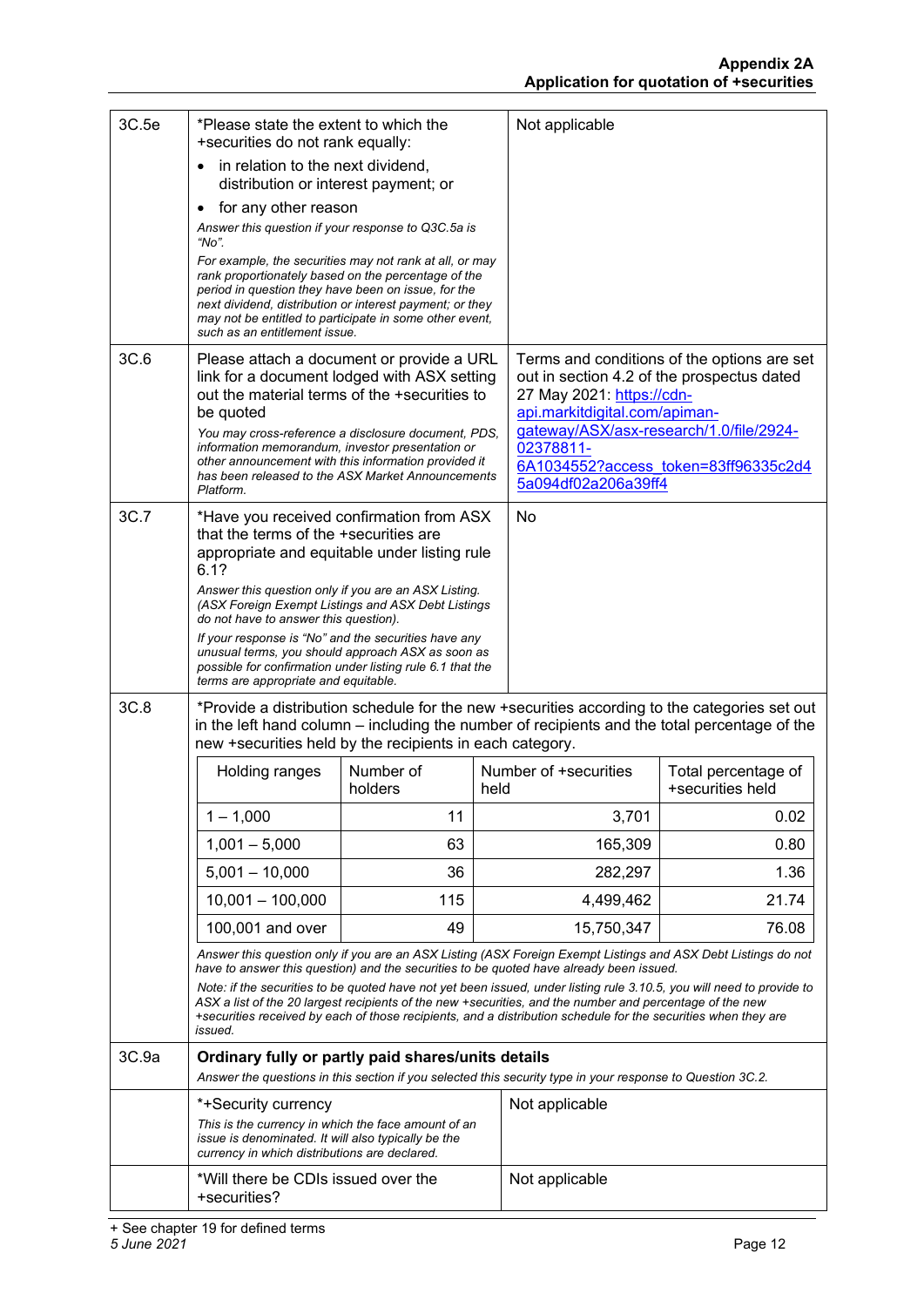|       | *CDI ratio<br>Answer this question if you answered "Yes" to the<br>previous question. This is the ratio at which CDIs can<br>be transmuted into the underlying security (e.g. 4:1<br>means 4 CDIs represent 1 underlying security<br>whereas 1:4 means 1 CDI represents 4 underlying<br>securities). | Not applicable                          |
|-------|------------------------------------------------------------------------------------------------------------------------------------------------------------------------------------------------------------------------------------------------------------------------------------------------------|-----------------------------------------|
|       | *Is it a partly paid class of +security?                                                                                                                                                                                                                                                             | Not applicable                          |
|       | *Paid up amount: unpaid amount                                                                                                                                                                                                                                                                       | Not applicable                          |
|       | Answer this question if answered "Yes" to the<br>previous question.                                                                                                                                                                                                                                  |                                         |
|       | The paid up amount represents the amount of<br>application money and/or calls which have been paid<br>on any security considered 'partly paid'                                                                                                                                                       |                                         |
|       | The unpaid amount represents the unpaid or yet to<br>be called amount on any security considered 'partly<br>paid'.                                                                                                                                                                                   |                                         |
|       | The amounts should be provided per the security<br>currency (e.g. if the security currency is AUD, then<br>the paid up and unpaid amount per security in AUD).                                                                                                                                       |                                         |
|       | *Is it a stapled +security?                                                                                                                                                                                                                                                                          | Not applicable                          |
|       | This is a security class that comprises a number of<br>ordinary shares and/or ordinary units issued by<br>separate entities that are stapled together for the<br>purposes of trading.                                                                                                                |                                         |
| 3C.9b | <b>Option details</b>                                                                                                                                                                                                                                                                                |                                         |
|       | Answer the questions in this section if you selected this security type in your response to Question 3C.2.                                                                                                                                                                                           |                                         |
|       | *+Security currency                                                                                                                                                                                                                                                                                  | <b>AUD</b>                              |
|       | This is the currency in which the exercise price is<br>payable.                                                                                                                                                                                                                                      |                                         |
|       | *Exercise price                                                                                                                                                                                                                                                                                      | <b>AUD 0.20</b>                         |
|       | The price at which each option can be exercised and<br>convert into the underlying security.                                                                                                                                                                                                         |                                         |
|       | The exercise price should be provided per the<br>security currency (i.e. if the security currency is AUD,<br>the exercise price should be expressed in AUD).                                                                                                                                         |                                         |
|       | *Expiry date                                                                                                                                                                                                                                                                                         | 15 July 2023                            |
|       | The date on which the options expire or terminate.                                                                                                                                                                                                                                                   |                                         |
|       | *Details of the number and type of<br>+security (including its ASX security code<br>if the +security is quoted on ASX) that will<br>be issued if an option is exercised                                                                                                                              | One fully paid ordinary share (ASX:TMG) |
|       | For example, if the option can be exercised to receive<br>one fully paid ordinary share with ASX security code<br>ABC, please insert "One fully paid ordinary share<br>$(ASK:ABC)$ ".                                                                                                                |                                         |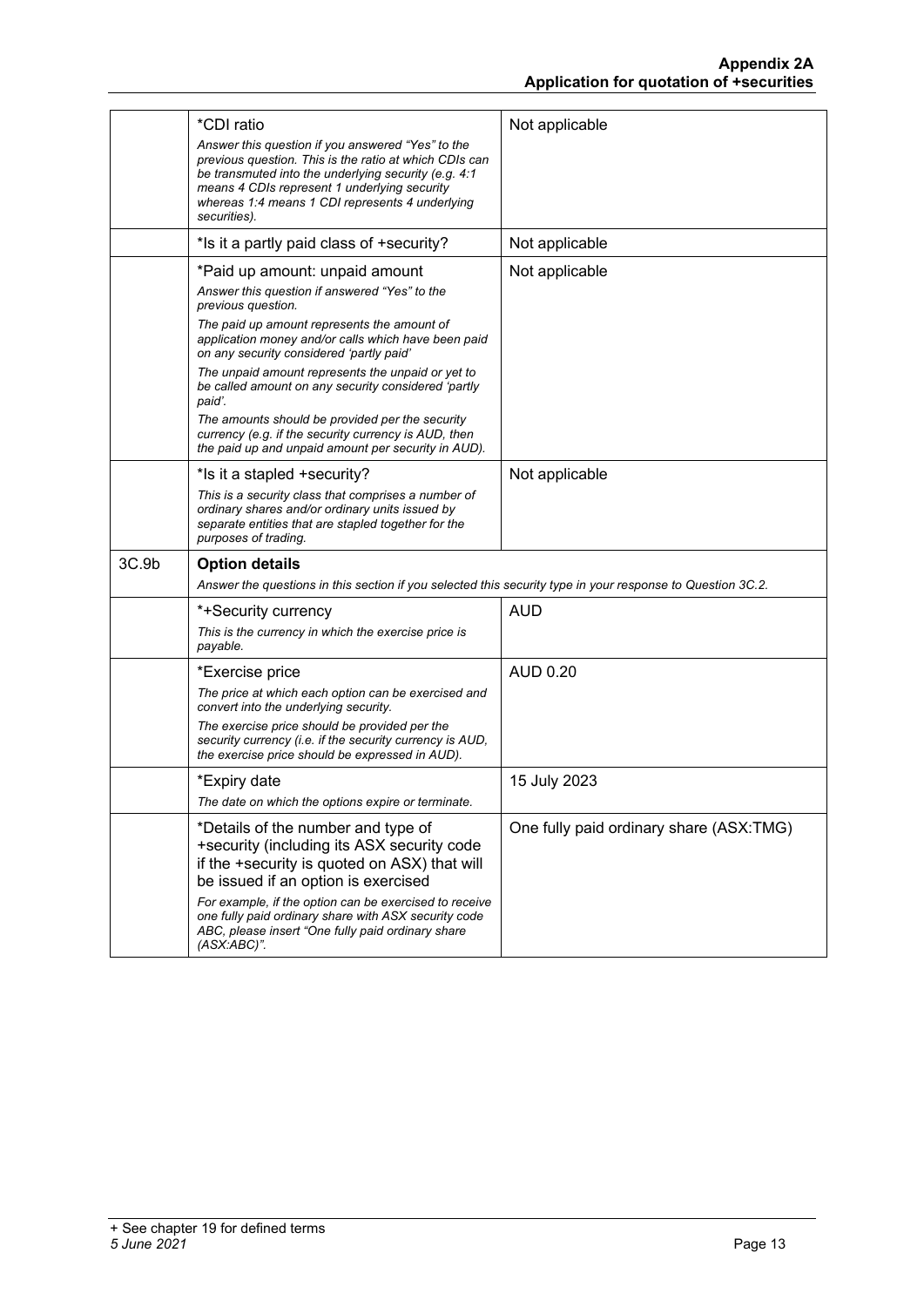| 3C.9c | Details of non-convertible +debt securities, +convertible debt securities, or<br>redeemable preference shares/units<br>Answer the questions in this section if you selected one of these security types in your response to Question<br>3C.2.             |                                               |  |
|-------|-----------------------------------------------------------------------------------------------------------------------------------------------------------------------------------------------------------------------------------------------------------|-----------------------------------------------|--|
|       |                                                                                                                                                                                                                                                           |                                               |  |
|       | Refer to Guidance Note 34 and the "Guide to the Naming Conventions and Security Descriptions for ASX Quoted<br>Debt and Hybrid Securities" for further information on certain terms used in this section                                                  |                                               |  |
|       | *Type of +security                                                                                                                                                                                                                                        | Simple corporate bond<br>$\Box$               |  |
|       | Select one item from the list                                                                                                                                                                                                                             | Non-convertible note or bond<br>$\perp$       |  |
|       |                                                                                                                                                                                                                                                           | Convertible note or bond<br>$\perp$           |  |
|       |                                                                                                                                                                                                                                                           | Preference share/unit                         |  |
|       |                                                                                                                                                                                                                                                           | Capital note<br>$\Box$                        |  |
|       |                                                                                                                                                                                                                                                           | <b>Hybrid security</b><br>$\Box$              |  |
|       |                                                                                                                                                                                                                                                           | Other                                         |  |
|       |                                                                                                                                                                                                                                                           |                                               |  |
|       | *+Security currency                                                                                                                                                                                                                                       | Not applicable                                |  |
|       | This is the currency in which the face value of the<br>security is denominated. It will also typically be the<br>currency in which interest or distributions are paid.                                                                                    |                                               |  |
|       | Face value                                                                                                                                                                                                                                                | Not applicable                                |  |
|       | This is the principal amount of each security.                                                                                                                                                                                                            |                                               |  |
|       | The face value should be provided per the security<br>currency (i.e. if security currency is AUD, then the<br>face value per security in AUD).                                                                                                            |                                               |  |
|       | *Interest rate type                                                                                                                                                                                                                                       | Fixed rate<br>$\Box$                          |  |
|       | Select one item from the list                                                                                                                                                                                                                             | <b>Floating rate</b><br>$\sqcup$              |  |
|       | Select the appropriate interest or dividend rate type<br>per the terms of the security. Definitions for each type<br>are provided in the Guide to the Naming Conventions<br>and Security Descriptions for ASX Quoted Debt and<br><b>Hybrid Securities</b> | Indexed rate<br>$\Box$                        |  |
|       |                                                                                                                                                                                                                                                           | Variable rate<br>$\Box$                       |  |
|       |                                                                                                                                                                                                                                                           | Zero coupon/no interest or dividend<br>$\Box$ |  |
|       |                                                                                                                                                                                                                                                           | Other<br>П                                    |  |
|       | Frequency of coupon/interest/dividend                                                                                                                                                                                                                     | Monthly<br>$\sqcup$                           |  |
|       | payments per year                                                                                                                                                                                                                                         | Quarterly<br>$\Box$                           |  |
|       | Select one item from the list.                                                                                                                                                                                                                            | Semi-annual                                   |  |
|       |                                                                                                                                                                                                                                                           | Annual                                        |  |
|       |                                                                                                                                                                                                                                                           | No coupon/interest payments                   |  |
|       |                                                                                                                                                                                                                                                           | Other                                         |  |
|       | First interest/dividend payment date                                                                                                                                                                                                                      | Not applicable                                |  |
|       | A response is not required if you have selected "No<br>coupon/interest payments" in response to the                                                                                                                                                       |                                               |  |
|       | question above on the frequency of coupon/interest<br>payments                                                                                                                                                                                            |                                               |  |
|       | Interest/dividend rate per annum                                                                                                                                                                                                                          | Not applicable                                |  |
|       | Answer this question if the interest rate type is fixed.                                                                                                                                                                                                  |                                               |  |
|       | *Is the interest/dividend rate per annum<br>estimated at this time?                                                                                                                                                                                       | Not applicable                                |  |
|       | Answer this question if the interest rate type is fixed.                                                                                                                                                                                                  |                                               |  |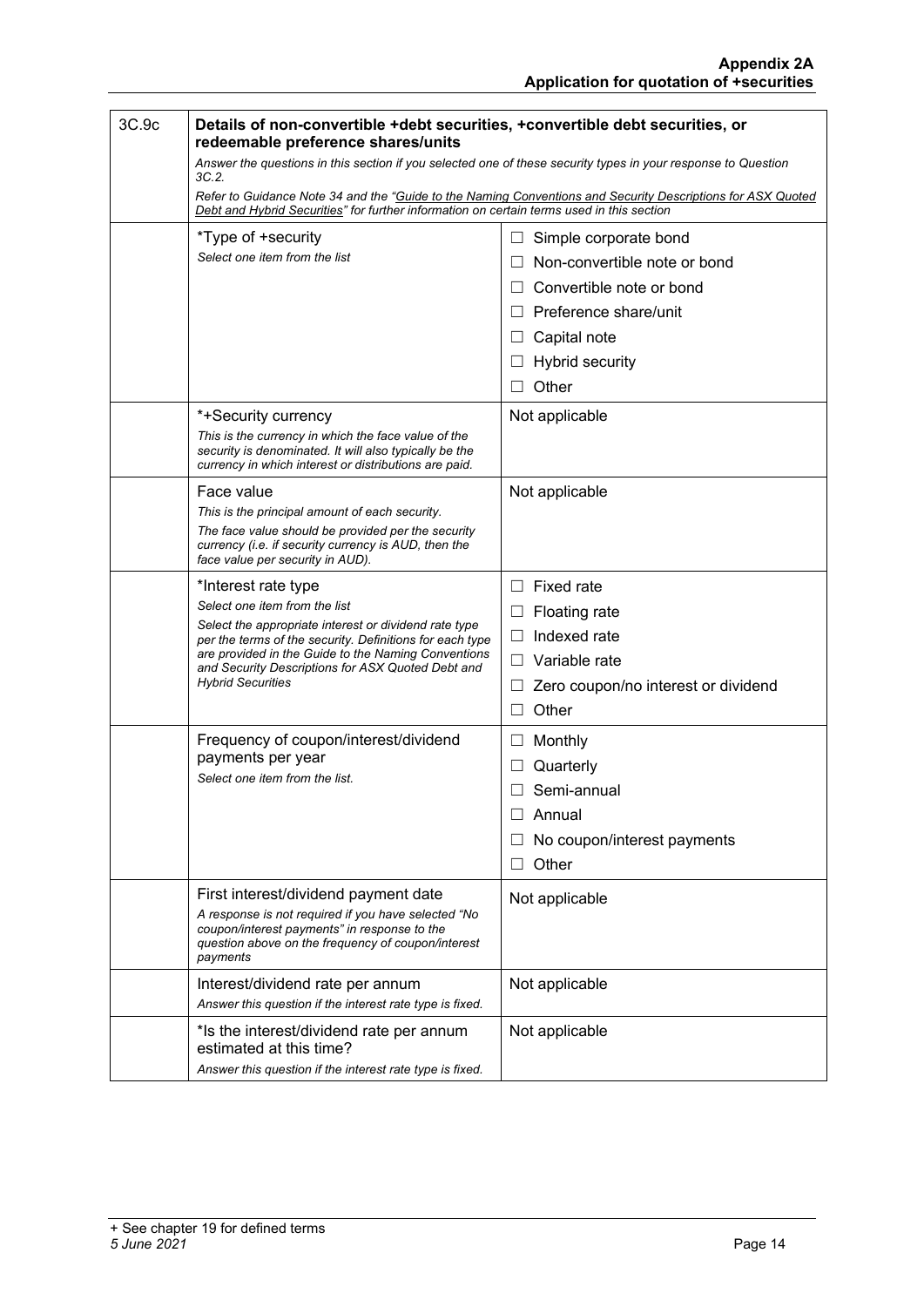| If the interest/dividend rate per annum is<br>estimated, then what is the date for this<br>information to be announced to the market<br>(if known)<br>Answer this question if the interest rate type is fixed<br>and your response to the previous question is "Yes".<br>Answer "Unknown" if the date is not known at this<br>time.                                                                                                                                                                                                                                                                                                                                               | Not applicable                                                                                             |
|-----------------------------------------------------------------------------------------------------------------------------------------------------------------------------------------------------------------------------------------------------------------------------------------------------------------------------------------------------------------------------------------------------------------------------------------------------------------------------------------------------------------------------------------------------------------------------------------------------------------------------------------------------------------------------------|------------------------------------------------------------------------------------------------------------|
| *Does the interest rate include a reference<br>rate, base rate or market rate (e.g. BBSW<br>or CPI)?<br>Answer this question if the interest rate type is<br>floating or indexed.                                                                                                                                                                                                                                                                                                                                                                                                                                                                                                 | Not applicable                                                                                             |
| *What is the reference rate, base rate or<br>market rate?<br>Answer this question if the interest rate type is<br>floating or indexed and your response to the previous<br>question is "Yes".                                                                                                                                                                                                                                                                                                                                                                                                                                                                                     | Not applicable                                                                                             |
| *Does the interest/dividend rate include a<br>margin above the reference rate, base rate<br>or market rate?<br>Answer this question if the interest rate type is<br>floating or indexed.                                                                                                                                                                                                                                                                                                                                                                                                                                                                                          | Not applicable                                                                                             |
| *What is the margin above the reference<br>rate, base rate or market rate (expressed<br>as a percent per annum)<br>Answer this question if the interest rate type is<br>floating or indexed and your response to the previous<br>question is "Yes".                                                                                                                                                                                                                                                                                                                                                                                                                               | Not applicable                                                                                             |
| *S128F of the Income Tax Assessment<br>Act status applicable to the +security<br>Select one item from the list<br>For financial products which are likely to give rise to a<br>payment to which s128F of the Income Tax<br>Assessment Act applies, ASX requests issuers to<br>confirm the s128F status of the security:<br>"s128F exempt" means interest payments are not<br>taxable to non-residents;<br>"Not s128F exempt" means interest payments are<br>$\bullet$<br>taxable to non-residents:<br>"s128F exemption status unknown" means the<br>٠<br><i>issuer is unable to advise the status:</i><br>"Not applicable" means s128F is not applicable to<br>٠<br>this security | $\Box$ s128F exempt<br>Not s128F exempt<br>ப<br>s128F exemption status unknown<br>ப<br>Not applicable<br>ப |
| *Is the +security perpetual (i.e. no maturity<br>date)?                                                                                                                                                                                                                                                                                                                                                                                                                                                                                                                                                                                                                           | Not applicable                                                                                             |
| *Maturity date<br>Answer this question if the security is not perpetual                                                                                                                                                                                                                                                                                                                                                                                                                                                                                                                                                                                                           | Not applicable                                                                                             |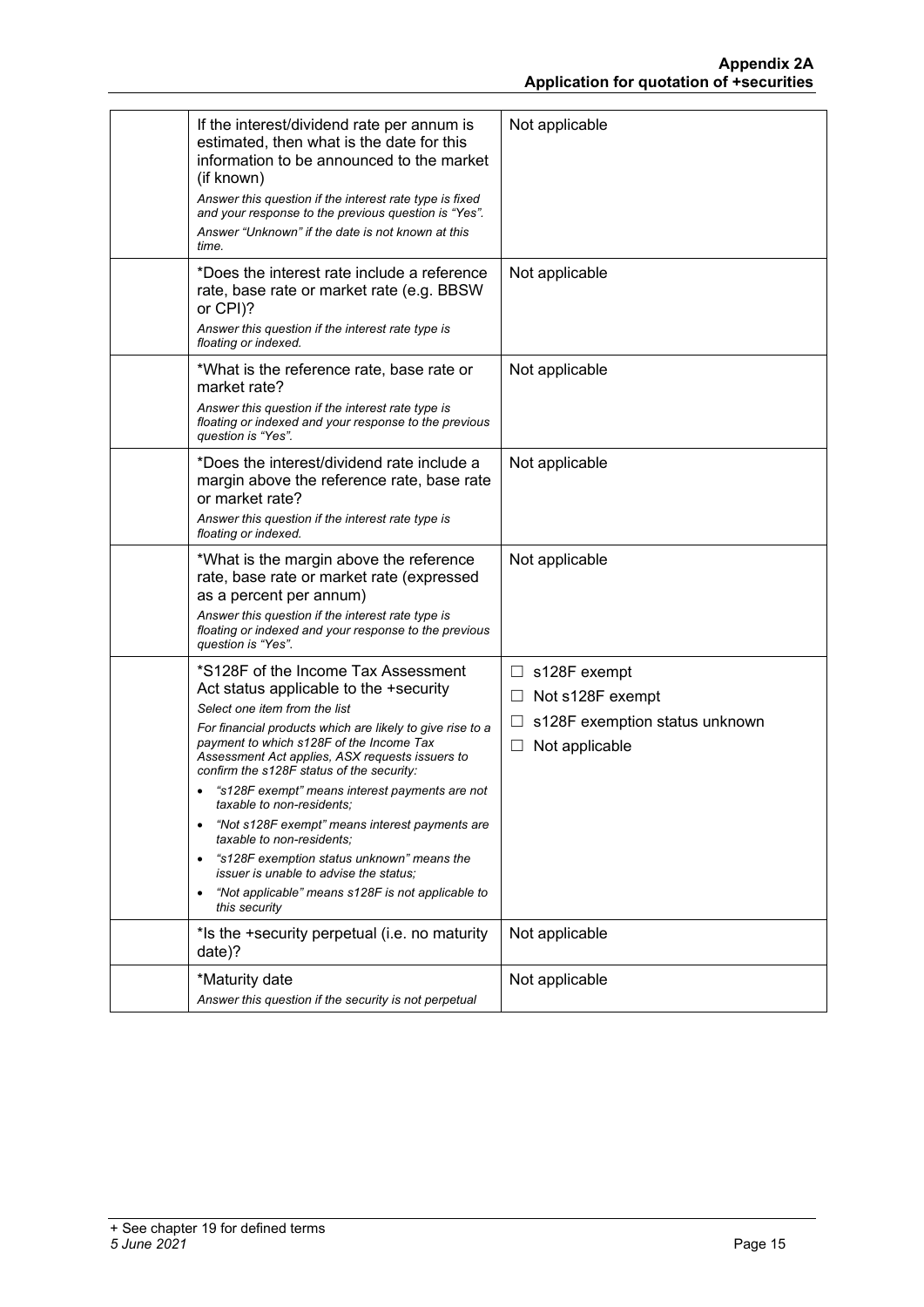|       | *Select other features applicable to the<br>+security<br>Up to 4 features can be selected. Further information<br>is available in the Guide to the Naming Conventions<br>and Security Descriptions for ASX Quoted Debt and<br><b>Hybrid Securities.</b> | Simple<br>$\Box$<br>Subordinated<br>$\Box$<br>$\Box$<br>Secured<br>Converting<br>Convertible<br>ப<br>Transformable<br>Exchangeable<br>Cumulative<br>TП<br>Non-Cumulative<br>Redeemable<br>Extendable<br>Reset<br>$\perp$<br>Step-Down |
|-------|---------------------------------------------------------------------------------------------------------------------------------------------------------------------------------------------------------------------------------------------------------|---------------------------------------------------------------------------------------------------------------------------------------------------------------------------------------------------------------------------------------|
|       |                                                                                                                                                                                                                                                         | Step-Up<br>$\Box$                                                                                                                                                                                                                     |
|       |                                                                                                                                                                                                                                                         | Stapled                                                                                                                                                                                                                               |
|       |                                                                                                                                                                                                                                                         | None of the above                                                                                                                                                                                                                     |
|       | *Is there a first trigger date on which a<br>right of conversion, redemption, call or put<br>can be exercised (whichever is first)?                                                                                                                     | Not applicable                                                                                                                                                                                                                        |
|       | *If yes, what is the first trigger date<br>Answer this question if your response to the previous<br>question is "Yes".                                                                                                                                  | Not applicable                                                                                                                                                                                                                        |
|       | Details of the number and type of +security<br>(including its ASX security code if the<br>+security is quoted on ASX) that will be<br>issued if the +securities to be quoted are<br>converted, transformed or exchanged (per<br>1 new +security)        | Not applicable                                                                                                                                                                                                                        |
|       | Answer this question if the security features include<br>"converting", "convertible", "transformable" or<br>"exchangeable".                                                                                                                             |                                                                                                                                                                                                                                       |
|       | For example, if the security can be converted into<br>1,000 fully paid ordinary shares with ASX security<br>code ABC, please insert "1,000 fully paid ordinary<br>shares (ASX:ABC)".                                                                    |                                                                                                                                                                                                                                       |
| 3C.9d | Details of wholesale debt securities                                                                                                                                                                                                                    |                                                                                                                                                                                                                                       |
|       | Answer the questions in this section if you selected this security type in your response to Question Q3C.2.<br>Refer to Guidance Note 34 and the "Guide to the Naming Conventions and Security Descriptions for ASX                                     |                                                                                                                                                                                                                                       |
|       | Quoted Debt and Hybrid Securities" for further information on certain terms used in this section                                                                                                                                                        |                                                                                                                                                                                                                                       |
|       | CFI                                                                                                                                                                                                                                                     | Not applicable                                                                                                                                                                                                                        |
|       | <b>FISN</b>                                                                                                                                                                                                                                             | Not applicable                                                                                                                                                                                                                        |
|       | *+Security currency<br>This is the currency in which the face value of the<br>security is denominated. It will also typically be the<br>currency in which interest or distributions are paid.                                                           | Not applicable                                                                                                                                                                                                                        |
|       | Total principal amount of class                                                                                                                                                                                                                         | Not applicable                                                                                                                                                                                                                        |
|       | Face value<br>This is the offer / issue price or value at which the<br>security was offered on issue.                                                                                                                                                   | Not applicable                                                                                                                                                                                                                        |
|       |                                                                                                                                                                                                                                                         |                                                                                                                                                                                                                                       |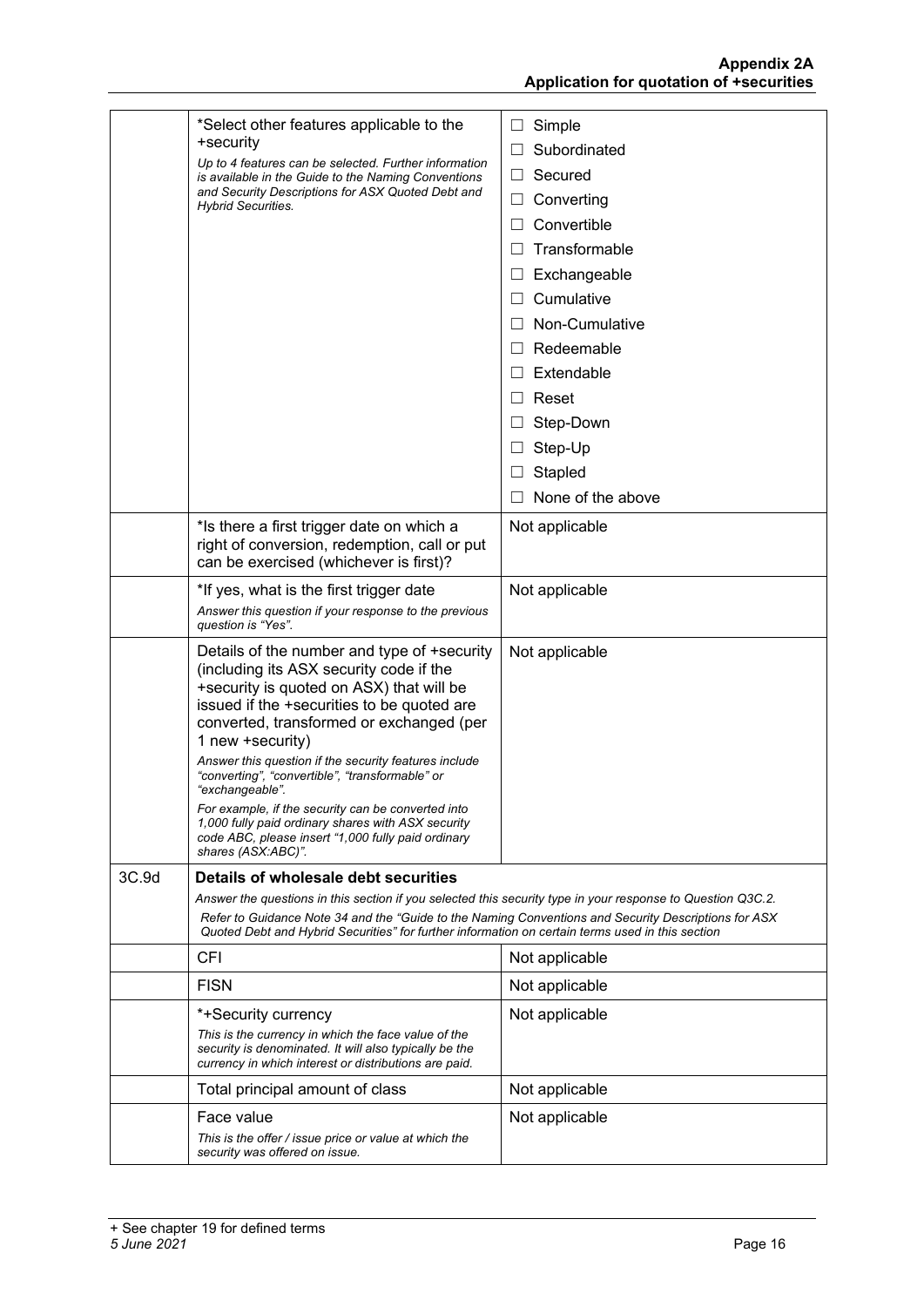|       | Number of +securities<br>This should be the total principal amount of class<br>divided by the face value                                                                                                                                                                                                                                                                                                                                                                                                                                                                                                                                                                             | Not applicable                                                                                              |
|-------|--------------------------------------------------------------------------------------------------------------------------------------------------------------------------------------------------------------------------------------------------------------------------------------------------------------------------------------------------------------------------------------------------------------------------------------------------------------------------------------------------------------------------------------------------------------------------------------------------------------------------------------------------------------------------------------|-------------------------------------------------------------------------------------------------------------|
|       | *Interest rate type<br>Select the appropriate interest rate type per the terms<br>of the security. Definitions for each type are provided<br>in the Guide to the Naming Conventions and Security<br>Descriptions for ASX Quoted Debt and Hybrid<br>Securities.                                                                                                                                                                                                                                                                                                                                                                                                                       | $\Box$ Fixed rate<br>$\Box$ Floating rate<br>$\Box$ Fixed to floating<br>$\Box$ Floating to fixed           |
|       | *Frequency of coupon/interest payments<br>per year<br>Select one item from the list. The number of interest<br>payments to be made per year for a wholesale debt<br>security.                                                                                                                                                                                                                                                                                                                                                                                                                                                                                                        | $\Box$ Monthly<br>$\Box$ Quarterly<br>$\Box$ Semi-annual<br>$\Box$ Annual<br>$\Box$ No payments             |
|       | *First interest payment date<br>A response is not required if you have selected "No<br>payments" in response to the question above on the<br>frequency of coupon/interest payments.                                                                                                                                                                                                                                                                                                                                                                                                                                                                                                  | Not applicable                                                                                              |
|       | *Interest rate per annum<br>A response is not required if you have selected "No<br>payments" in response to the question above on the<br>frequency of coupon/interest payments. The rate<br>represents the total rate for the first payment period<br>which may include a reference or base rate plus a<br>margin rate and other adjustment factors where<br>applicable, stated on a per annum basis. If the rate is<br>only an estimate at this time please enter an<br>indicative rate and provide the actual rate once it has<br>become available.                                                                                                                                | Not applicable                                                                                              |
|       | *Maturity date<br>The date on which the security matures.                                                                                                                                                                                                                                                                                                                                                                                                                                                                                                                                                                                                                            | Not applicable                                                                                              |
|       | Class type description                                                                                                                                                                                                                                                                                                                                                                                                                                                                                                                                                                                                                                                               | Not applicable                                                                                              |
|       | *S128F of the Income Tax Assessment<br>Act status applicable to the +security<br>Select one item from the list<br>For financial products which are likely to give rise to a<br>payment to which s128F of the Income Tax<br>Assessment Act applies, ASX requests issuers to<br>confirm the s128F status of the security:<br>"s128F exempt" means interest payments are not<br>taxable to non-residents;<br>"Not s128F exempt" means interest payments are<br>$\bullet$<br>taxable to non-residents:<br>"s128F exemption status unknown" means the<br>$\bullet$<br><i>issuer is unable to advise the status:</i><br>"Not applicable" means s128F is not applicable to this<br>security | $\Box$ s128F exempt<br>$\Box$ Not s128F exempt<br>□ s128F exemption status unknown<br>$\Box$ Not applicable |
| 3C.10 | Any other information the entity wishes to<br>provide about the +securities to be quoted                                                                                                                                                                                                                                                                                                                                                                                                                                                                                                                                                                                             | Not applicable                                                                                              |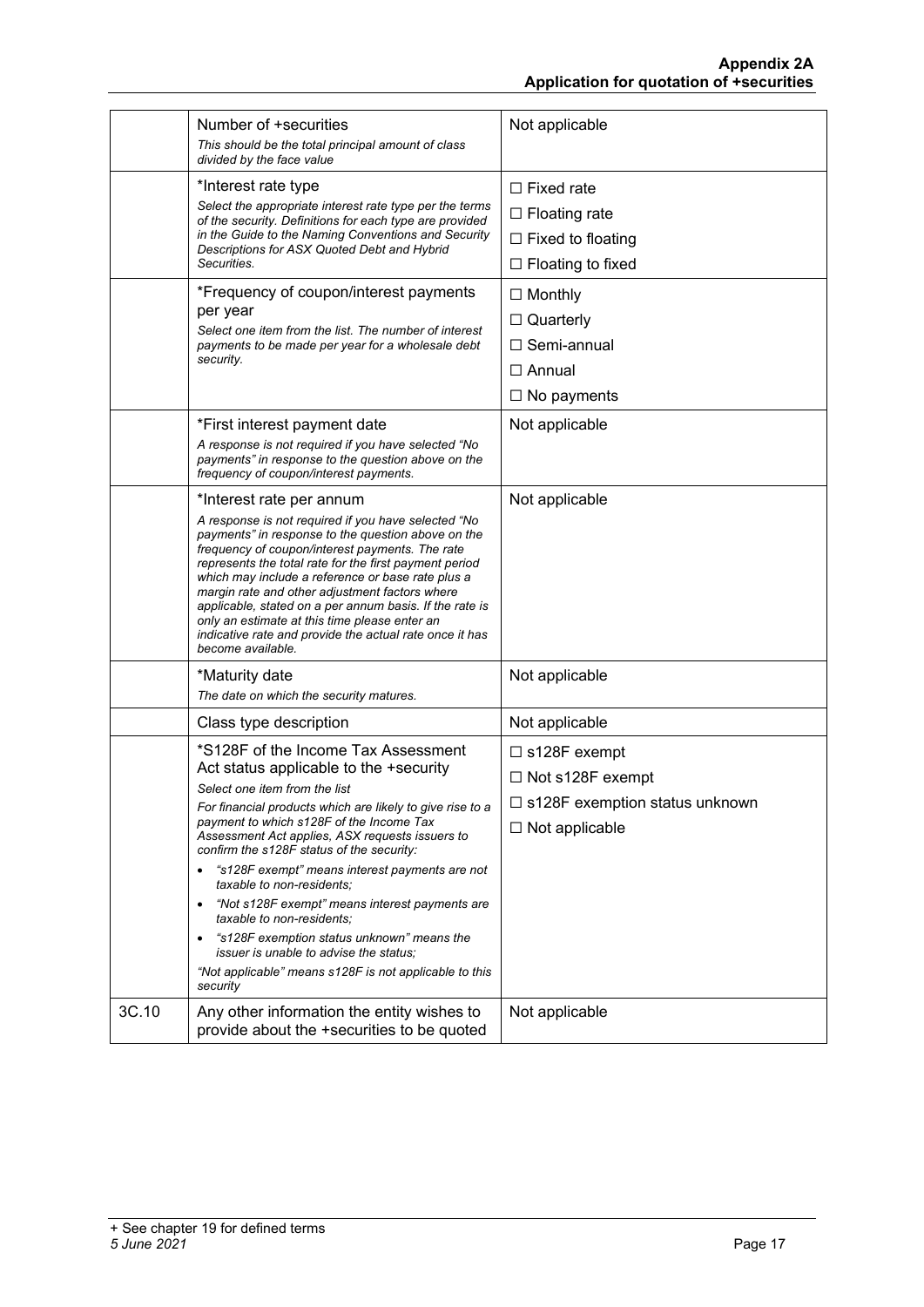### Part 4 – Issued capital following quotation

Following the quotation of the +securities the subject of this application, the issued capital of the entity will comprise:

*Note: the figures provided in the tables in sections 4.1 and 4.2 below are used to calculate the total market capitalisation of the entity published by ASX from time to time. Please make sure you include in the relevant table each class of securities issued by the entity.*

*If you have quoted CHESS Depository Interests (CDIs) issued over your securities, include them in the table in section 4.1 and include in the table in section 4.2 any securities that do not have CDIs issued over them (and therefore are not quoted on ASX). Restricted securities should only be included in the table in section 4.1 if you are applying to have them quoted because the escrow period for the securities has expired or is about to expire. Otherwise include them in the table in section 4.2.*

| 4.1 | *Quoted +securities (total number of each +class of +securities quoted on ASX following<br>the +quotation of the +securities the subject of this application)                                                                                                                                                                                                                                                                        |                                      |  |  |
|-----|--------------------------------------------------------------------------------------------------------------------------------------------------------------------------------------------------------------------------------------------------------------------------------------------------------------------------------------------------------------------------------------------------------------------------------------|--------------------------------------|--|--|
|     | ASX security code and description                                                                                                                                                                                                                                                                                                                                                                                                    | Total number of +securities on issue |  |  |
|     | Fully paid ordinary shares (ASX:TMG)                                                                                                                                                                                                                                                                                                                                                                                                 | 96,719,165                           |  |  |
|     | Options exercisable at \$0.18 per option on or<br>before 31 October 2021 (ASX:TMGO)*                                                                                                                                                                                                                                                                                                                                                 | 22,637,500                           |  |  |
|     | Options exercisable at \$0.25 per option on or<br>before 31 October 2022 (ASX:TMGOA)                                                                                                                                                                                                                                                                                                                                                 | 14,016,446                           |  |  |
|     | Options exercisable at \$0.20 per option on or<br>before 15 July 2023 (ASX:TMGOB)                                                                                                                                                                                                                                                                                                                                                    | 20,701,116                           |  |  |
|     |                                                                                                                                                                                                                                                                                                                                                                                                                                      |                                      |  |  |
| 4.2 | *Unquoted +securities (total number of each +class of +securities issued but not quoted<br>on ASX):                                                                                                                                                                                                                                                                                                                                  |                                      |  |  |
|     | ASX security code and description                                                                                                                                                                                                                                                                                                                                                                                                    | Total number of +securities on issue |  |  |
|     | Fully paid ordinary shares (ASX:TMGAB)                                                                                                                                                                                                                                                                                                                                                                                               | 17,787,500                           |  |  |
|     | Performance shares (ASX:TMGAE)                                                                                                                                                                                                                                                                                                                                                                                                       | 4,235,626                            |  |  |
|     | Options exercisable at \$0.18 per option on or<br>before 31 October 2021 (ASX:TMGAD)*                                                                                                                                                                                                                                                                                                                                                | 7,500,000                            |  |  |
|     | Options exercisable at \$0.18 per option on or<br>before 31 October 2021 (ASX:TMGAF)*                                                                                                                                                                                                                                                                                                                                                | 3,000,000                            |  |  |
|     | Options exercisable at \$0.23 per option on or<br>before 7 January 2023 (ASX:TMGAF)*                                                                                                                                                                                                                                                                                                                                                 | 2,000,000                            |  |  |
|     | Note: The terms of certain options provide that if the Company makes a pro rata issue of<br>securities (except a bonus issue) to the holders of ordinary shares the option exercise price<br>shall be reduced according to the formula specified in the ASX Listing Rules. The exercise<br>prices of those options have been amended in accordance with ASX Listing Rule 6.22 and<br>the adjusted exercise prices are set out above. |                                      |  |  |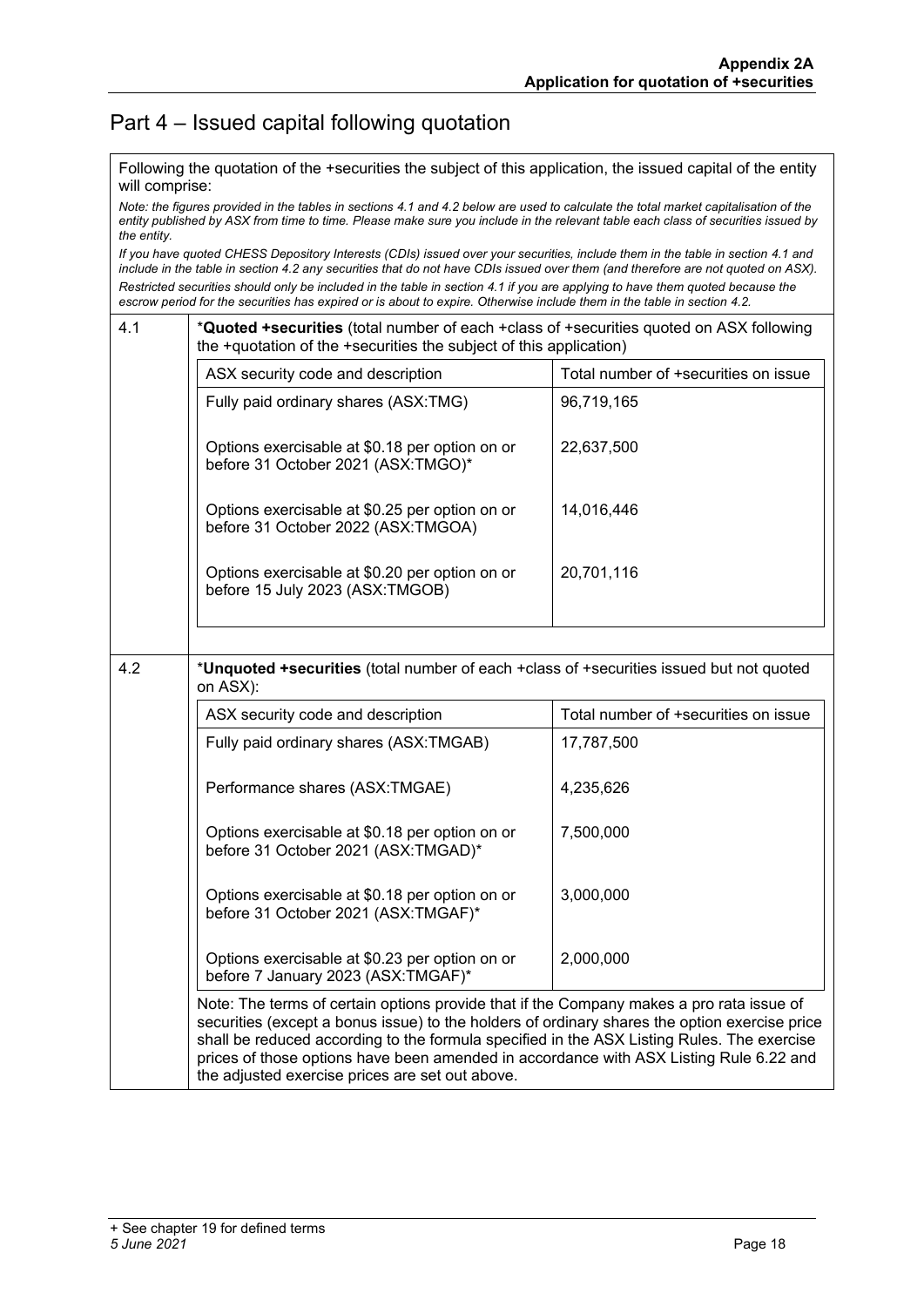### Part 5 – Other Listing Rule requirements

*The questions in this Part should only be answered if you are an ASX Listing (ASX Foreign Exempt Listings and ASX Debt Listings do not need to complete this Part) and your response to Q2.1 is:*

- *"Securities issued under a dividend/distribution plan";*
- *"Securities issued under an employee incentive scheme that are not subject to a restriction on transfer or that are to be quoted notwithstanding there is a restriction on transfer"; or*

- *"Other".*

*Note that if your response to Q2.1 is "Securities issued as part of a transaction or transactions previously announced to the market in an Appendix 3B", it is assumed that you will have provided the information referred to in this Part in the Appendix 3B.*

| Question<br>No.    | Question                                                                                                                                                                                                                                                                                                                                                                                                                                                                                                                                                                                                                                                                                                                               | <b>Answer</b>                                                                                                   |
|--------------------|----------------------------------------------------------------------------------------------------------------------------------------------------------------------------------------------------------------------------------------------------------------------------------------------------------------------------------------------------------------------------------------------------------------------------------------------------------------------------------------------------------------------------------------------------------------------------------------------------------------------------------------------------------------------------------------------------------------------------------------|-----------------------------------------------------------------------------------------------------------------|
| 5.1                | *Are the +securities being issued under an<br>exception in Listing Rule 7.2 and therefore<br>the issue does not need any security holder<br>approval under Listing Rule 7.1?                                                                                                                                                                                                                                                                                                                                                                                                                                                                                                                                                           | <b>No</b>                                                                                                       |
| 5.1a               | Enter the number of the applicable<br>exception in Listing Rule 7.2<br>Answer this question is your response to Q5.1 is "Yes"<br>Note this should be a number between 1 and 17.                                                                                                                                                                                                                                                                                                                                                                                                                                                                                                                                                        | Not applicable                                                                                                  |
| 5.1a.1             | *Does the +dividend or distribution plan<br>meet the requirement of listing rule 7.2<br>exception 4 that it does not impose a limit<br>on participation?                                                                                                                                                                                                                                                                                                                                                                                                                                                                                                                                                                               | Not applicable                                                                                                  |
|                    | Answer this question if your response to Q5.1 is "Yes"<br>and your response to Q5.1a is "4".<br>Note: Exception 4 only applies where security holders<br>are able to elect to receive all of their dividend or<br>distribution as securities. For example, Exception 4<br>would not apply in the following circumstances: 1) The<br>entity has specified a dollar limit on the level of<br>participation e.g. security holders can only participate<br>to a maximum value of \$x in respect of their<br>entitlement, or 2) The entity has specified a maximum<br>number of securities that can participate in the plan<br>e.g. security holders can only receive securities in lieu<br>of dividend payable for x number of securities. |                                                                                                                 |
| 5.2                | *Has the entity obtained, or is it obtaining,<br>+security holder approval for the issue<br>under listing rule 7.1?<br>Answer this question if the response to Q5.1 is "No".                                                                                                                                                                                                                                                                                                                                                                                                                                                                                                                                                           | No                                                                                                              |
| 5.2a               | *Date of meeting or proposed meeting to<br>approve the issue under listing rule 7.1<br>Answer this question if the response to Q5.1 is "No"<br>and the response to Q5.2 is "Yes".                                                                                                                                                                                                                                                                                                                                                                                                                                                                                                                                                      | Not applicable                                                                                                  |
| 5.2 <sub>b</sub>   | *Are any of the +securities being issued<br>without +security holder approval using the<br>entity's 15% placement capacity under<br>listing rule 7.1?<br>Answer this question if the response to Q5.1 is "No"<br>and the response to Q5.2 is "No".                                                                                                                                                                                                                                                                                                                                                                                                                                                                                     | Yes                                                                                                             |
| 5.2 <sub>b.1</sub> | *How many +securities are being issued<br>without +security holder approval using the<br>entity's 15% placement capacity under<br>listing rule 7.1?<br>Answer this question if the response to Q5.1 is "No".<br>the response to Q5.2 is "No" and the response to<br>Q5.2b is "Yes".                                                                                                                                                                                                                                                                                                                                                                                                                                                    | Underwriter Options: 3,200,190 Options<br>Placement: 1,250,000 Options<br>Lead Manager Options: 250,000 Options |
|                    | If the response to Q5.2b is "Yes", please complete and<br>separately send by email to your ASX listings                                                                                                                                                                                                                                                                                                                                                                                                                                                                                                                                                                                                                                |                                                                                                                 |